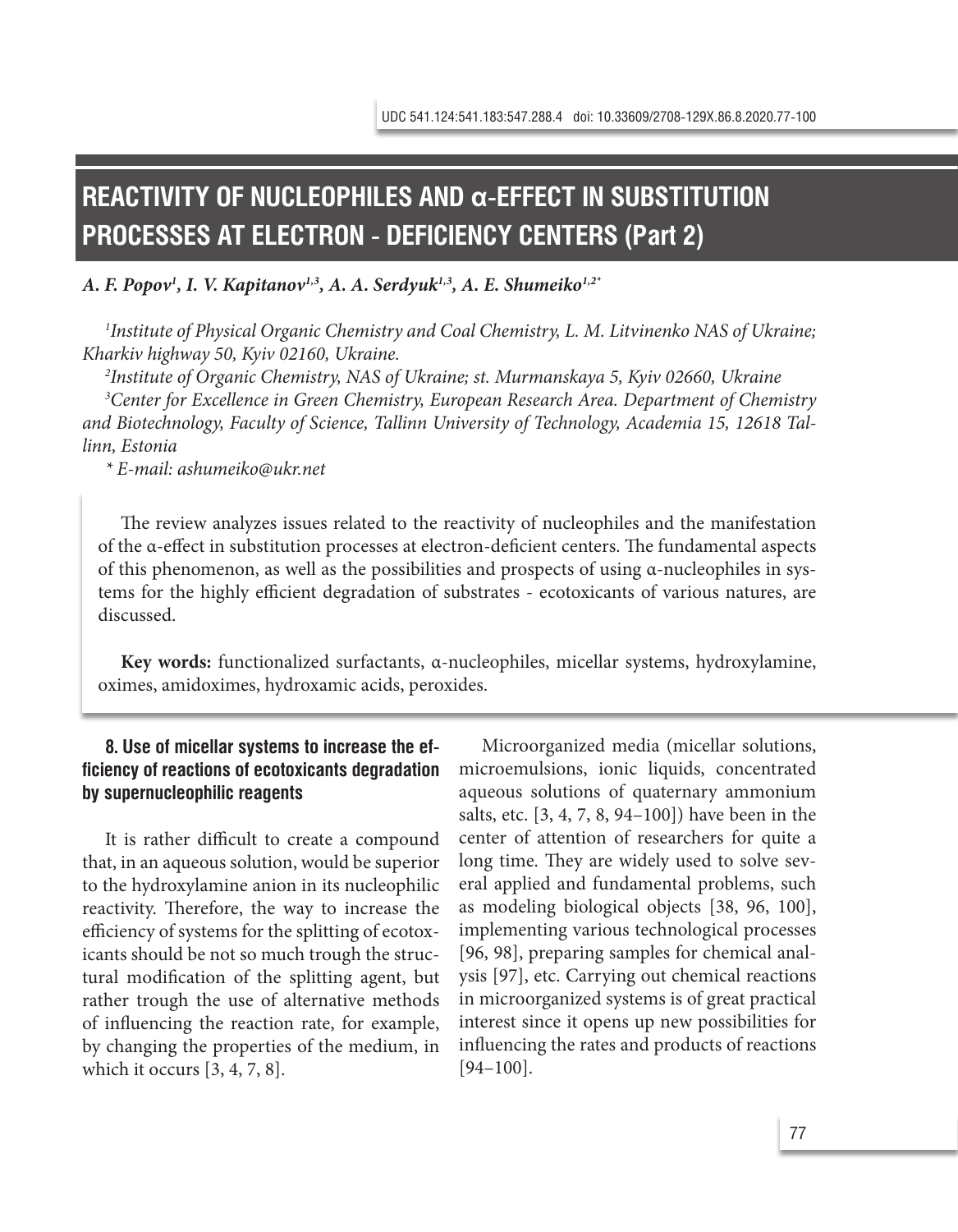The undoubted advantage of micellar systems, in comparison with other organized microheterogeneous media, lies in the fact that a radical change in the properties of the medium is achieved by introducing sufficiently small amounts of micelle-forming substances (in quantities higher than the critical concentration of micelle formation, which is about 10-6 – 10-2 mol∙l-1) [96, 97]. In this case, the main component of such systems in most cases is water, which makes them extremely attractive for practical application from the standpoint of "green" chemistry [101].

Carrying out the process of cleavage of organophosphorus ecotoxicants in the presence of surfactant micelles allows solving the problem of solubilization of substrates (most OPCs are poorly soluble in water) [75–78], as well as increasing the observed reaction rate due to the implementation of the micellar catalysis effects [3, 4, 7, 8, 96–99].

# **8.1. Features of the course of chemical reactions in the presence of surfactant micelles.**

The presence of surfactant micelles can significantly affect the rates of chemical reactions due to the implementation of the micellar catalysis effects [96–99]. The essence of it is change in the local concentrations and reactivity of substrates and reagents when the reaction is transferred to the micellar pseudophase, as well as the shift of protolytic equilibria in such solution. The nature of the effect (catalysis or inhibition) depends on surfactant type (cationic, anionic, nonionic) the reagent charge. In most cases, cationic detergents accelerate reactions involving negatively charged particles, and anionic - positively charged ones. Nonionic surfactants, in the case of using charged or sufficiently polar reagents, practically do not change the reaction rate [98, 99].

To describe the kinetics of the processes occurring in the presence of surfactant micelles two main models are usually used - pseudophase distribution and ion-exchange [98, 113– 120].

The pseudophase distribution model proposed by Berezin et al. [98, 113–115], based on the fact that surfactant solutions above the CMC consist of two phases (aqueous phase and micellar pseudophase), between which there is an equilibrium distribution of reagents occurts that is not disturbed by the proceeding reaction. It is assumed that the reagents do not affect properties of micelles and do not change the CMC.

In general, the kinetic scheme of the bimolecular reaction proceeding in such a system can be represented as follows (Fig. 14).



Fig. 14. Scheme of a bimolecular reaction proceeding in the presence of surfactant micelles: where  $P_s = [S]_m/[S]_w$  and  $P_A = [A]_m/[A]_w$  are the distribution coefficients of the substrate (S) and the reagent (A);  $k_{m}$  *k*<sub>w</sub>, l·mol<sup>-1</sup>·s<sup>-1</sup> are the reaction rate constants in micellar pseudophase (m) and aqueous phase (w) respectively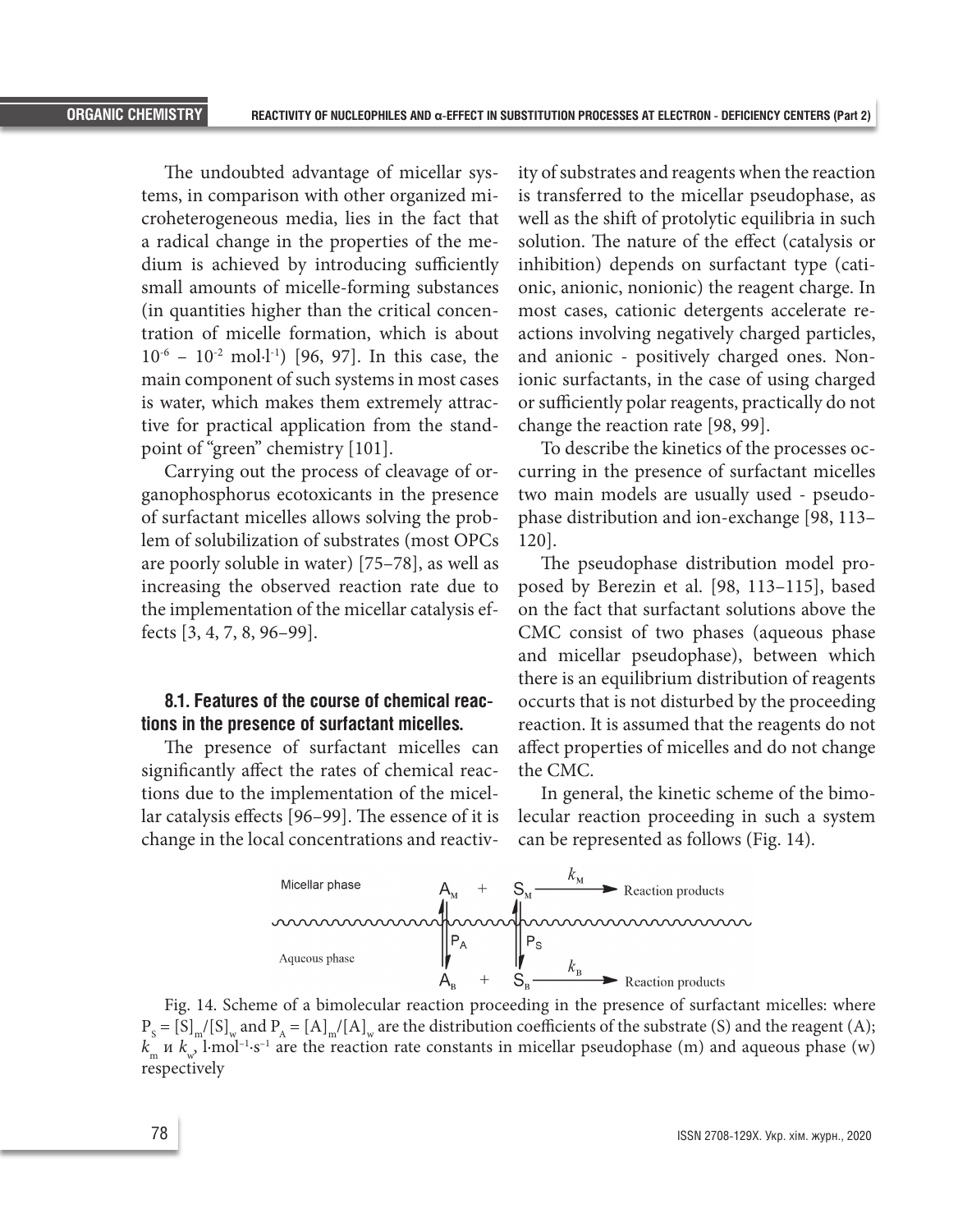The mathematical expression for the observed reaction rate constant  $k_{\circ}$ ,  $s^{-1}$ , in this case will have the form:

$$
k_o = \frac{k_{\rm m} P_{\rm A} P_{\rm S} C V_{\rm m} + k_{\rm w} (1 - C V_{\rm m})}{(1 + (P_{\rm A} - 1) C V_{\rm m}) (1 + (P_{\rm S} - 1) C V_{\rm m})}.
$$
 (7)

In equation  $(7)$ , C, mol $\cdot$ l $\cdot$ <sup>1</sup>, is the total surfactant concentration minus the CMC;  $V_m$ , l·mol–1, is the molar volume of the surfactant.

Taking into account that, in the case of dilute surfactant solutions, the volume fraction of the micellar pseudophase is small  $(CV \ll 1)$ , and we assume that the binding of reagents occurs efficiently  $(P_s, P_{A>}>1)$ , expression (7) can be simplified:

$$
k_o = \frac{(k_{\rm m} / V_{\rm m}) K_{\rm A} K_{\rm S} C + k_{\rm w}}{(1 + K_{\rm A} C)(1 + K_{\rm S} C)}.
$$
 (8)

where  $K_{\rm s} = (P_{\rm s} - 1)$  V<sub>m</sub> and  $K_{\rm A} = (P_{\rm A} - 1)$  V<sub>m</sub> are the binding constants of the reagent and substrate with the micellar pseudophase.

The pseudophase distribution model describes most of the processes occurring in the presence of surfactant micelles quite well [98, 114]. However, when studying reactions involving high concentrations of small hydrophilic ions, such as, for example, hydroxide ion, its use does not give an adequate picture, since in this case the processes of ion exchange in the Stern layer begin to play a decisive role [116, 117]. To describe the kinetics of such reactions, it is advisable to use the ion-exchange model, which considers this feature and allows calculating the ion exchange constant characterizing the saturation of the Stern layer with reactive counterions. This model is described in detail in papers [116–120]. Unfortunately, the direct determination of the ion exchange constants is a rather complicated experimental

problem [116, 117], which in many cases significantly limits the possibilities of its application.

# **8.2. Reactions of ecotoxicants cleavage by nucleophilic reagents in micellar systems**

The use of cationic surfactants solutions as a medium for carrying out the degradation of ecotoxicants by nucleophilic reagents makes it possible to effectively solubilize OPC, most of which, in the absence of detergents, are poorly soluble in water, as well as to ensure the wetting of hydrophobic and highly developed surfaces [4, 8, 77, 96]. In this case, the realization of the effects of micellar catalysis leads to an additional increase in the rate of the process of electron-deficient substrates cleavage by nucleophilic reagents (hydroxide ion, oxymate, hydroxamate ions, etc.) by a factor of 10–103 [85–88; 113–131]. In works [85–88; 113–131], it was repeatedly shown that at the background of minor changes in nucleophilic reactivity during the transfer of the reaction from water to the micellar pseudophase, an increase in the reaction rate is provided due to the concentration of reagents in surfactant micelles. As a rule, in reactions involving organic nucleophiles, the concentration effect is more pronounced than for inorganic ones. Thus, for example, in the reactions of alkaline hydrolysis of the substrates indicated below, it is, on average, one order of magnitude, and for reactions with 3-bromobenzaldoxime - from 60 (p-nitrophenyl acetate) to 2∙103 (p-nitrophenyl heptanoate) times [115].

A typical profile of a bimolecular reaction proceeding in the presence of cationic surfactant micelles is shown in Fig. 15. With an increase in the concentration of the de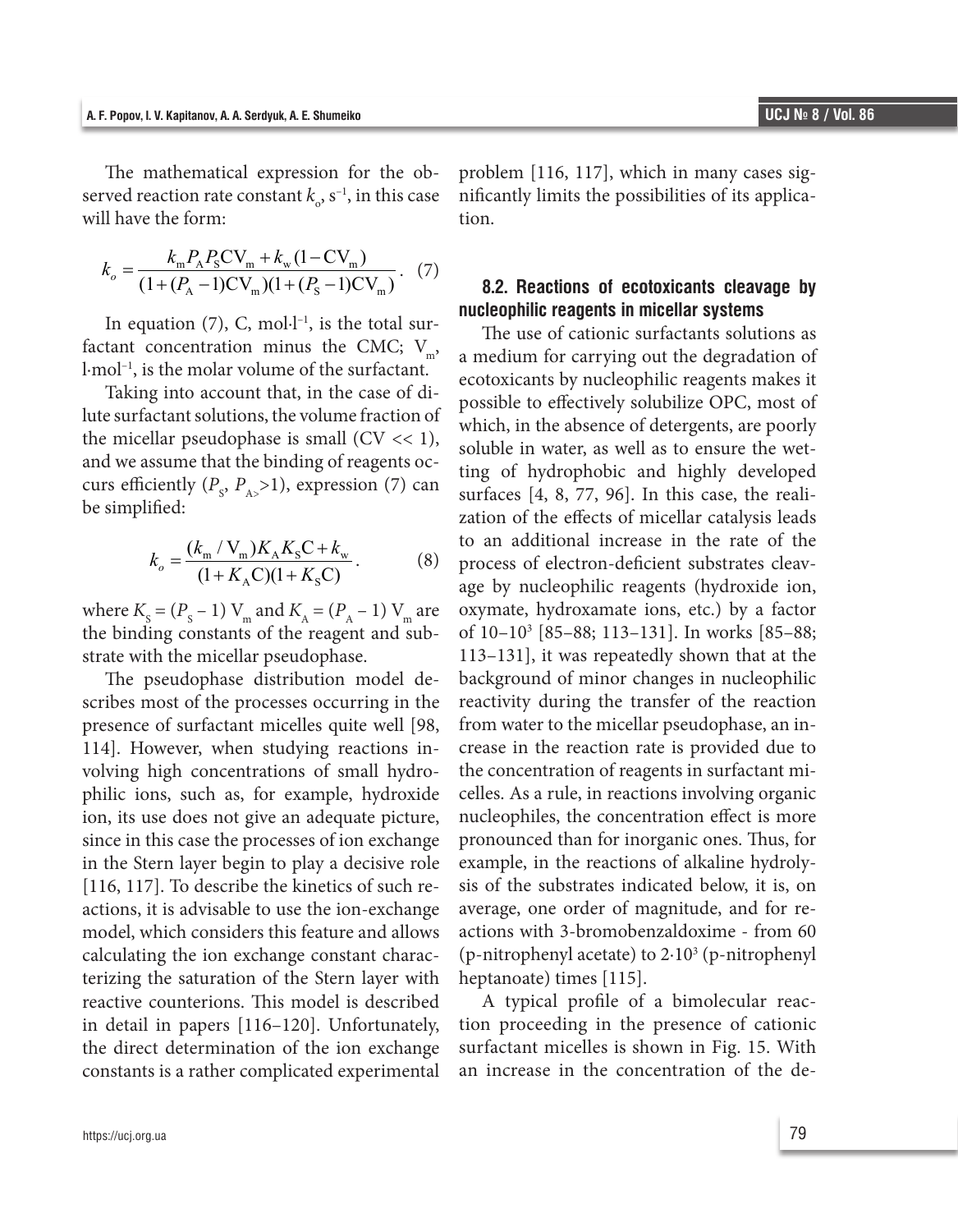tergent, the reaction rate increases, reaches a maximum, and then decreases. This type of dependence is because with an increase in the surfactant concentration, the number of reagents bound by the micellar pseudophase increases. After the entire substrate and the agent that decomposes it are bound by micelles (maximum point), a further increase in the surfactant concentration will lead to a decrease in the reaction rate due to an increase in the volume of the micellar pseudophase and, as a consequence, a decrease in the local concentrations of reagents [131].



Fig. 15. Micellar effects of cetyltrimethylammonium bromide (CTAB) for reactions of interaction of 4-nitrophenyl diphenylphosphate with 4-nitrobenzaldoxymate (●) and 2-quinolin aldoxymate (O) ions [131].

# **9. Functional surfactants containing an α-nucleophilic fragment are highly effective reagents in the transfer of acyl groups.**

Despite the fact that the presence of cationic surfactant micelles makes possible to significantly increase the rates of the reactions of model substrates cleavage by nucleophilic reagents, the efficiency of such systems is still insufficient [4, 8]. First of all, this is due to the fact that the binding of nucleophiles by the micellar pseudophase is often characterized by rather small distribution coefficients [85–88, 113–131]. One of the most promising ways to increase the efficiency of nucleophilic reagents binding to micelles is to create functional detergents - surfactants, containing in their structure reactive fragments. When this approach is implemented, the concentration of nucleophilic groups on the micelle surface will always be equal to the surfactant concentration [3, 4]. Since micellar systems were repeatedly used as models of enzymes [38, 96, 100], initially groups and fragments of amino acids were introduced into the structure of surfactant molecules, which are present in the active center of enzymes and are responsible for the catalysis. During the development of this direction, a large number of functional surfactants of the most varied structure were synthesized and studied, containing as a reactive fragment an imidazole nucleus (XXX –XXXVI [132–140]), hydroxyl (XXXVIII –XLII [132, 136, 137, 139, 141–144]), thiol (XLIII–XLVI [138, 140, 145, 146]), amino group (XLVII– XLVIII [140, 145]), etc. However, an increase in the rate of model substrates splitting with these functional detergents, in comparison with alkaline hydrolysis in the presence of non-functional surfactants, was small (it was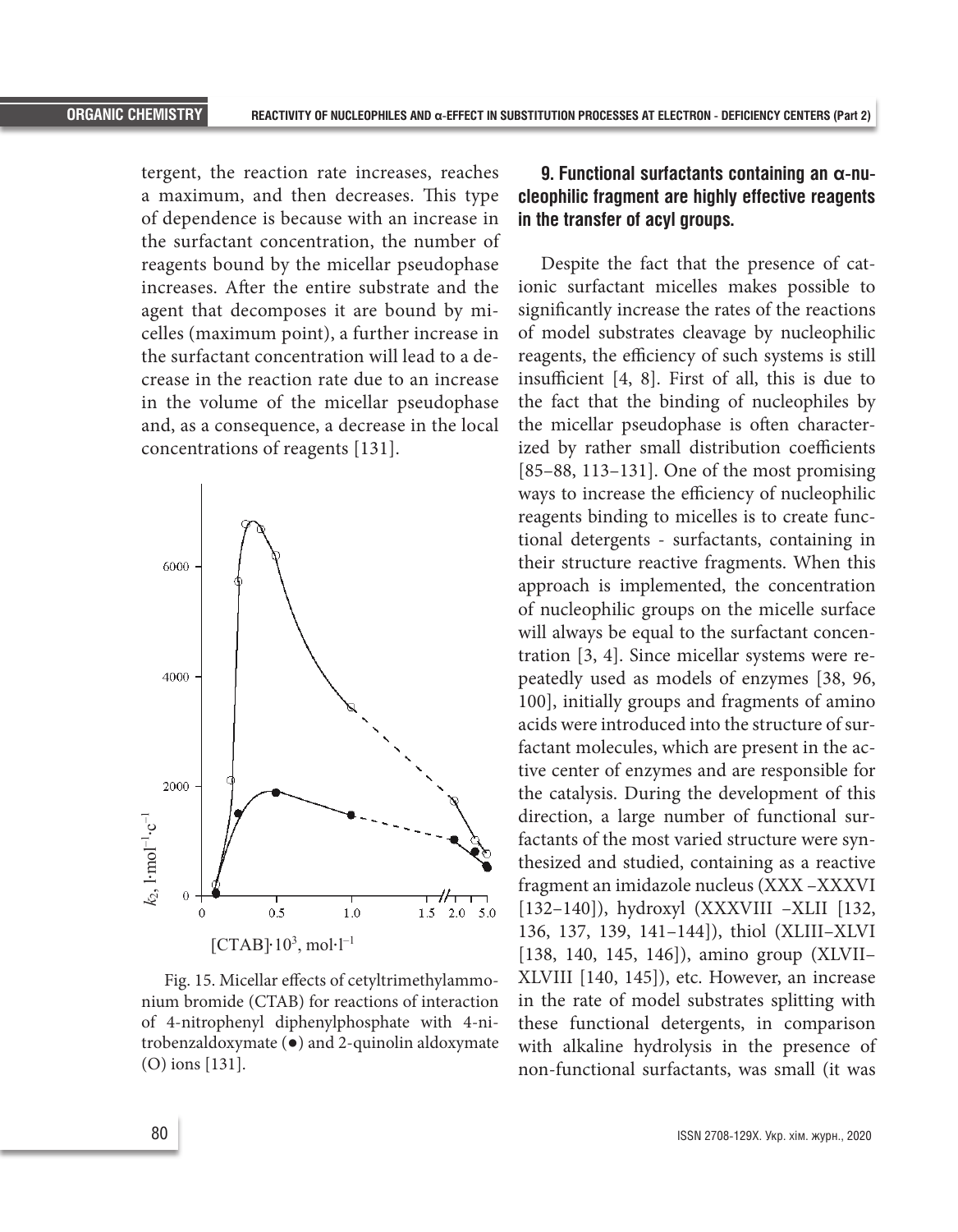

1.5–6 times) and significantly lower than the rates of enzymatic reactions [132–146]. These data clearly demonstrated that the introduction of fragments of "normal" nucleophiles into the structure of surfactants does not give the expected results.

A much more productive direction in the design of the structure of highly reactive functional surfactants was the use of an α-nucleophile fragment as a functional group [3, 4, 7, 8, 10, 11]. Such detergents supports providing not only effective solubilization of sufficiently hydrophobic and, as a result, poorly water-soluble substrates (such as most organophosphorus pesticides and neuroparalytic CWA) [75– 78], but also their abnormally fast degradation due to α-effect of a functional fragment [3, 4, 7, 8, 10, 11]. At the moment, the main types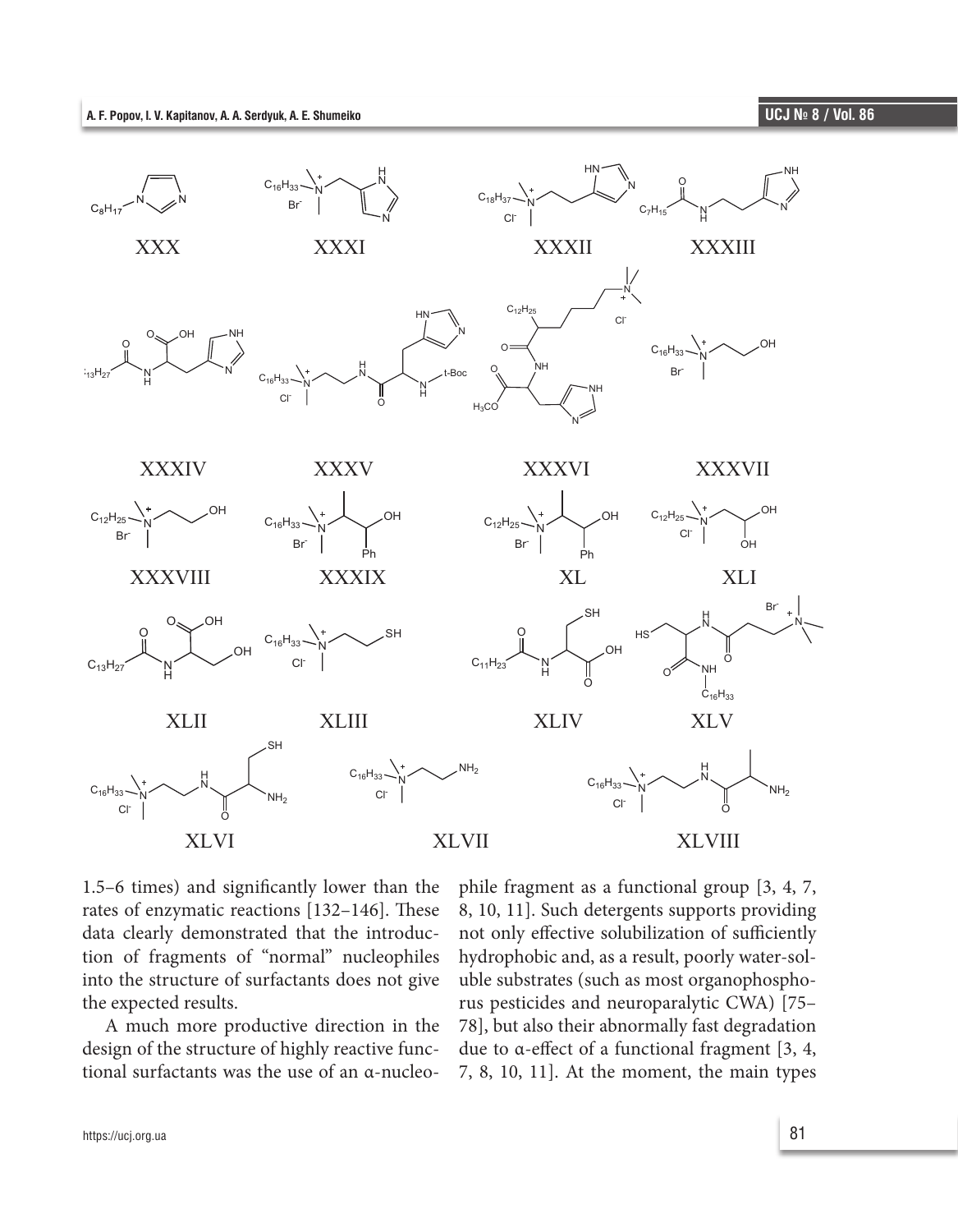of functional surfactants containing a supernucleophilic fragment are detergents based on hydroxylamine derivatives [147–172], as well as detergents, which include peroxy [173] and iodosocarboxylate groups [11, 174–146].

# **9.1. Reactivity of functional surfactants based on hydroxylamine derivatives.**

Between functional α-nucleophilic fragments to be introduced into the surfactant structure, the greatest and quite natural interest was aroused by hydroxylamine. It is the ancestor of compounds of three different classes (oximes, amidoximes, hydroxamic acids) that are stable, easy to obtain and allow modifying the basic structure within a wide range [10], which is undoubtedly important in the search for surfactants with an optimal combination of properties. At the same time, effective work in this direction will be difficult without developing a unified scientifically grounded approach to modifying the structure of functional surfactants. Therefore, the main efforts should be directed at establishing the patterns of changes in the nucleophilicity of functional detergents and developing a method that allows its prediction [4].

### **9.2 Reactivity of functional detergents containing a hydroxamate moiety.**

A significant advantage of hydroxamic acids as cleaving agents over other derivatives of hydroxylamine is that their functional group transforms into a highly reactive anionic form (hydroxamate anion) even at rather low pH values. This allows carrying out the reactions of decomposition of acyl-containing substrates under "mild" conditions - when the acidity of the medium is close to neutral. In this regard, the creation of surfactants containing a hydroxamate fragment seems to be very attractive and promising [4]. The main directions for modifying the structure of these surfactants included:

- changing the properties of the hydrophobic
- fragment and the place of its introduction;
- introduction of catalytically active centers;
- introduction of positively charged centers.

By varying the length of the alkyl chain in hydroxamic acids XLIX (Alk =  $C_5H_{11}$ ,  $C_7H_{15}$ ,  $C_9H_{19}$ ,  $C_{11}H_{23}$ ,  $C_{15}H_{31}$ ), and studying their reactivity in the processes of cleavage of a series of 3-nitro-4-acyloxybenzoic acids, it was shown [147] that the transition from non-micelle-forming (Alk =  $C_5H_{11}$ ,  $C_7H_{15}$ ) to micelle-forming (Alk =  $C_{11}H_{23}$ ,  $C_{15}H_{31}$ ) compounds leads to an increase in the observed reaction rate constants, while an increase in the hydrophobicity of the substrate reduces the rate of the process.



Results similar to those given above (cleavage of 3-nitro-4-acyloxybenzoic acids) were obtained for the destruction of diphenyl phosphate (DPP) [148; 149]. In this case, micelle-forming hydroxamic acid (Alk =  $n$ -(C<sub>9</sub>H<sub>19</sub>) C<sub>6</sub>H<sub>4</sub>-O- $(C_2H_4$ -O)<sub>8</sub>CH<sub>2</sub>-) provided an increase in the reaction rate by about 3 times compared to non-micelle-forming (Alk =  $C_7H_{15}$ ). The introduction of a chlorine atom into the 2-position of hydroxamic acid led to the fact that even for non-micelle-forming compounds ( $\text{Alk} = \text{C}_2 \text{H}_5$ and  $C_7H_{15}$ ), the rates of DPP cleavage became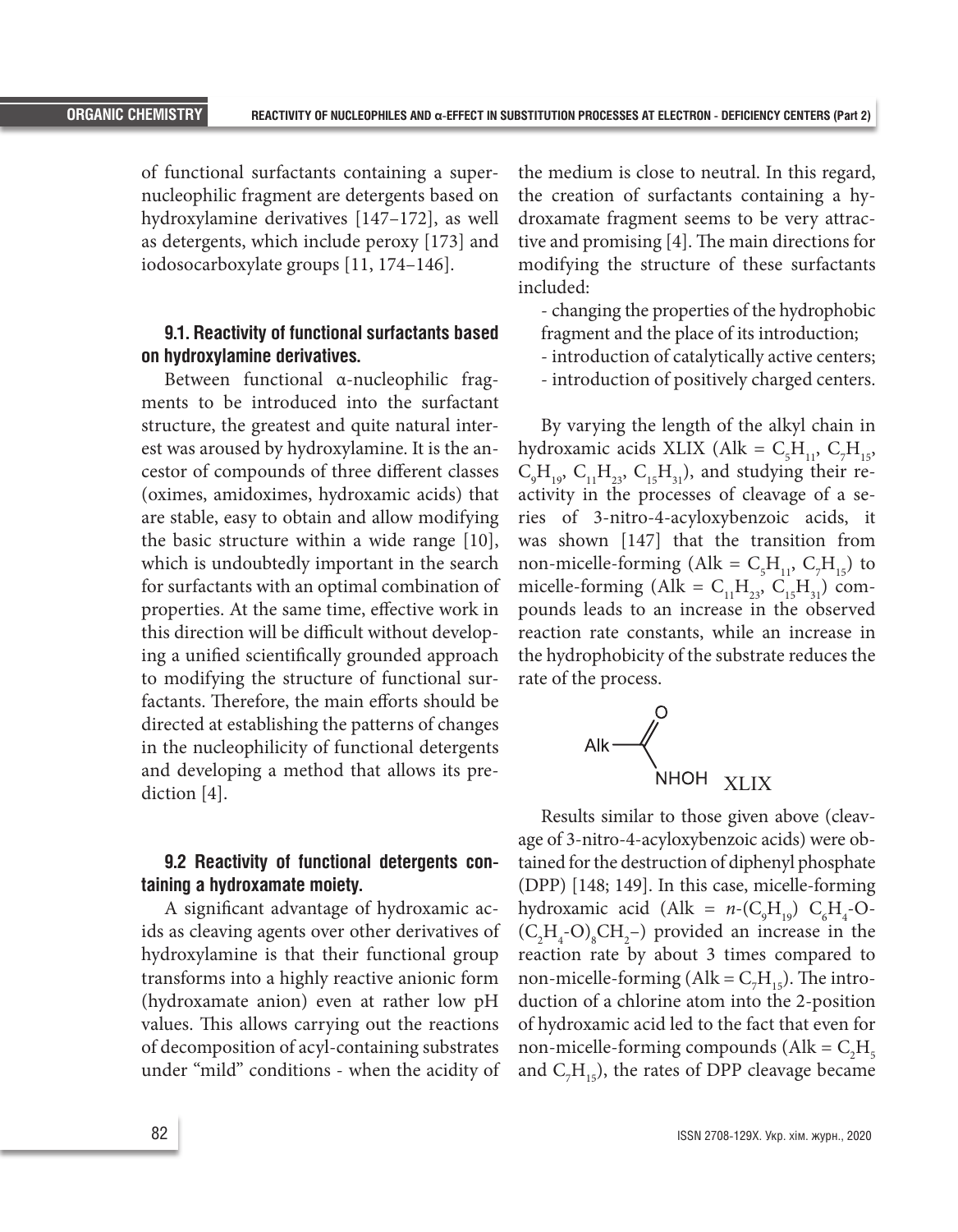comparable to the rates of cleavage in the presence of micelle-forming surfactant [148, 149]. Replacement of an inert phenyl fragment in hydroxamic acid by an imidazole nucleus leads to an approximately twofold increase in the rate of NPA cleavage [155]. The observed effect is explained by the implementation of intramolecular catalysis of the process of the hydroxamate ion deacylation with an imidazole fragment. The  $-CH_2-CH_2$ - bridge between the carbonyl group and the imidazole nucleus reduces the rate of NPA cleavage [155].

The introduction of tetraalkylammonium [148; 149], imidazolium [151, 157–160] or pyridinium [151] positively charged center in hydroxamic acid leads to an increase in its solubility in water [151, 148, 158], and undoubtedly, reduces the constants of acid ionization of the hydroxamate fragment. An increase in the distance between a functional group and a charged center neutralizes influence of the latter [156]. Replacing methyl groups with reactive acethydroxamate fragments not only does not lead to an increase in the observed rate of DPP cleavage, but even decreases it by about a factor of 2 [148, 149].

Under the same experimental conditions, the observed rate constant of the cleavage reaction of NPA by a 2-methylimidazolium functional detergent practically does not differ from that for an unsubstituted imidazolium surfactant containing a pyridinium nucleus [151]. This indicates the absence of a marked influence of the heterocyclic nucleus nature on the reactivity of the hydroxamate fragment.

#### **9.3 Reactivity of functional detergents containing an oximate fragment.**

Compared with other directions of modification, the introduction of an oximate fragment into a surfactant molecule has several advantages: firstly, it allows obtaining a large number of compounds with basicity varying over wide ranges [4, 10, 158], and secondly, surfactants functionalized with an oximate fragment are superior in solubility in water to the derivatives of hydroxamic acids and amidoximes [158]. It should also be noted that additional interest in this area is caused by the fact that it was on the basis of oximes that the most effective antidotes for OPC poisoning (pralidoxime (PAM), isonitrosine, dipiroxime, etc.) were created [77–79], the intensive study of analogs of which continues at the present time [53–61, 92, 93].

The studies carried out cover compounds with a rather diverse structure [148, 149, 154, 157–172], and in papers [148, 149, 161–167] much attention was paid to the study of the reactivity of surfactants, the head group of which is structurally similar to AChE pyridinium reactivators (2-PAM, 4-PAM, etc. [77–79]).

The modification of detergents containing an oximate fragment was carried out in the following directions:

- varying the counterion structure;

- varying the length of the alkyl chain;

- varying the nature of the head group.

*Influence of the anion nature*. Varying the structure of the anion  $(Cl^-, Br^-, I^-, MSO^-,$ TsO– ), carried out for surfactants of different structures [162, 163, 170], made it possible to demonstrate that their reactivity is practically independent of the nature of counterion.

*Varying the length of the alkyl chain.* The transition from non-micelle-forming compounds ( $\text{Alk} \leq \text{C}_7 \text{H}_{15}$ ) to micelle-forming ones (Alk  $\geq C_{8}H_{17}$ ) is accompanied by a decrease in the half-transformation time of model substrates into reaction products [162, 163], which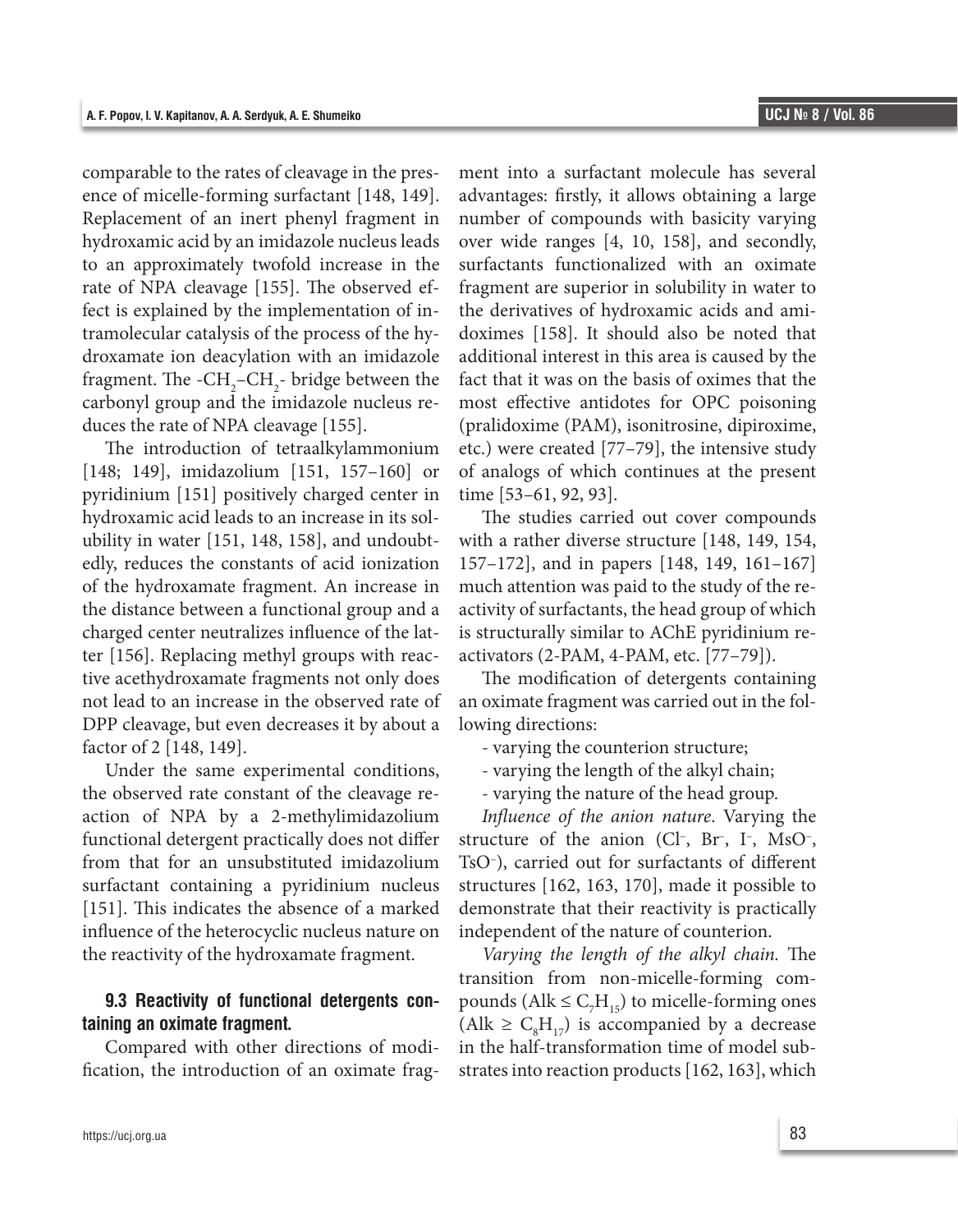is explained by the realization of the micellar catalysis. Information on the nature of the effect of an increase in the length of alkyl chain on reactivity of micelle-forming substances (with Alk  $\geq C_{8}H_{17}$ ) is very contradictory. The data are given, from which it follows that with an increase in the length of the alkyl chain, for some cases the nucleophilicity of the functional group increases, while in others the same dependence has the opposite character [148, 162, 167]. The differences in the data obtained can be caused by the fact that with an increase in the length of the alkyl chain, the solubility of the surfactant in water decreases and this leads to complete dissolution of detergent with Alk =  $C_8H_{17}$  [148] at a concentration of  $6.0 \cdot 10^{-2}$  mol  $l^{-1}$ , and partial dissolution of those with Alk =  $C_{12}H_{25}$  and  $C_{16}H_{33}$  [148]. A decrease in the amount of a dissolved substance leads to the observed effect of a decrease in the rate of DPP cleavage with an increase in the length of the alkyl chain.

*Varying the nature of the head group.* The literature [148, 149, 154, 157–172] describes functional detergents containing imidazolium, pyridinium, tetraalkylammonium fragments and an oximate group in the head part of the molecule. The study of their reactivity in the processes of model substrates (NPA, DPP, NP-DPP, NPDEP, NPDEP, NPDETP, NPTS, NPB) cleavage showed that they are effective acceptors of acyl groups. Unfortunately, it is rather difficult to carry out a full-fledged comparative analysis based on the available literature data [148, 149, 154, 157–172]. This is because the authors use substrates of different reactivity and hydrophobicity, and reaction conditions are significally different (surfactant concentration, degree of ionization of a functional fragment, degree of substrate binding, temper- L

ature, additives of co-detergents, organic solvents, etc.).

### **9.4 Reactivity of functional detergents containing amidoximate fragment.**

Functional surfactants based on pyridine [161] and imidazole [157–160], containing amidoximate group as a reactive fragment, are close to functional detergents containing oximate ion in terms of the cleavage efficiency of model acyl-containing substrates. However, since amidoximate group has higher basicity, the cleavage reactions have to be carried out in strongly alkaline media, which is less preferable from a practical point of view [4]. Their rather low solubility in water should also be noted, which creates additional experimental difficulties. Even when using additives of organic solvents (ethyl alcohol, acetonitrile) and co-detergents (CTAB), it is extremely difficult to obtain stable solutions of these substances with a concentration sufficient for effective binding of model substrates [157–161].

#### **9.5. Reactivity of functional surfactants containing a peroxy group.**

Hydroperoxide anion is one of the most effective α-nucleophiles in substitution reactions at unsaturated electron-deficient centers [4]. Along with that, only one work [173] is devoted to its introduction into the detergent molecule and the study of the properties of the obtained functional surfactants.

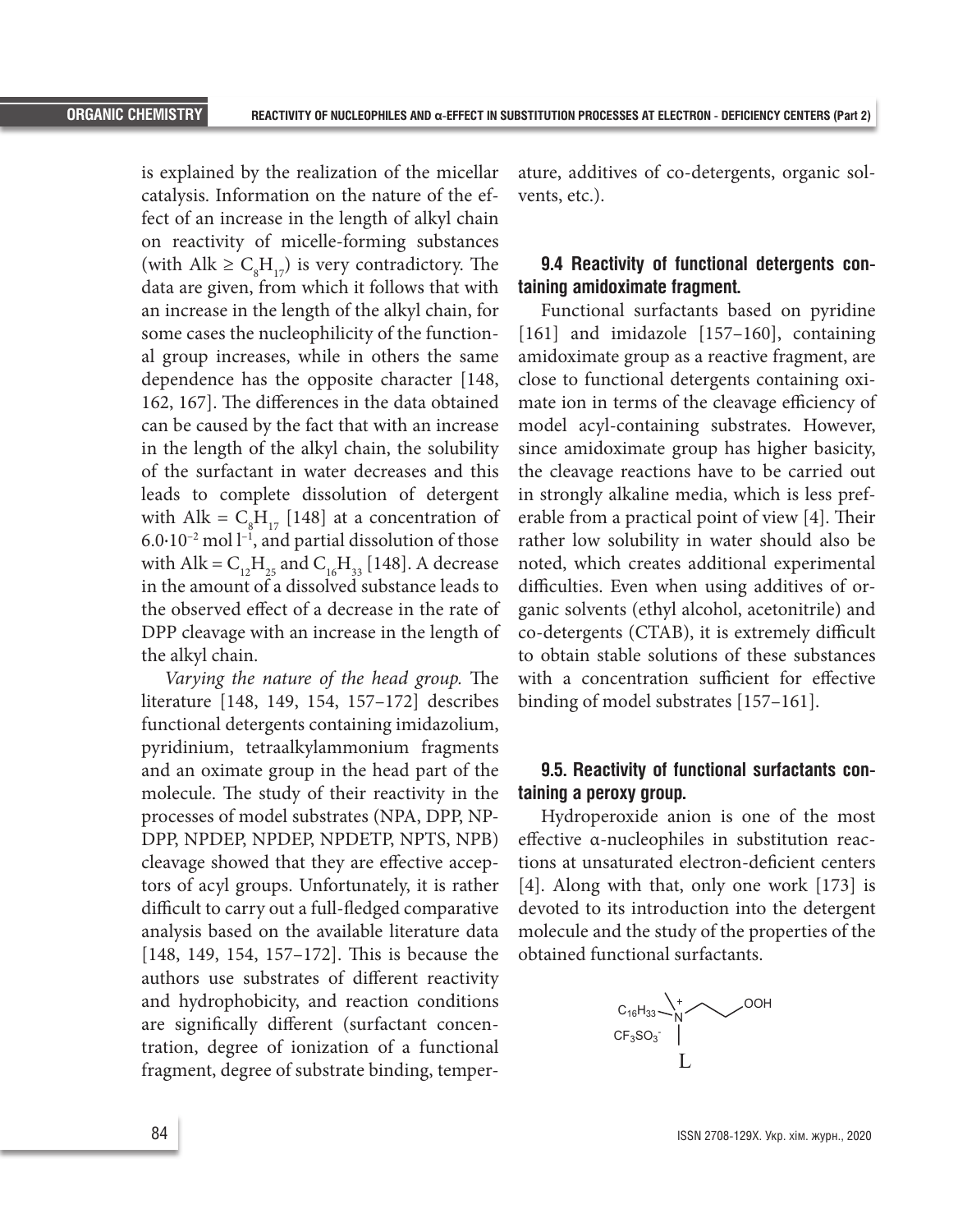Detergent L, described in [173], was isolated in the form of a mixture with functional surfactant XXXVII, which served as a starting material for the synthesis of L (the content of the target product L was 60–70%). When studying the kinetics of NPA cleavage by a XXXVII / L mixture, cetyltrimethylammonium chloride (CTAC) additives were used as a co-detergent (molar ratio of the components of co-micelles L:XXXVII:CTAC = 6:5:4). The observed rate constant of the NPA splitting in

the presence of the L / XXXVII / CTAC co-micelles was  $0.4 s^{-1}$  (1.42 / 1.30 / CTAC = 0.045 M,  $pH = 8$ ), which is  $\sim 500$  times higher than the observed rate constant for the NPA splitting by arylate ion, which has the same basicity, but in the absence of surfactants.

Another rather attractive direction in the design of systems for the degradation of organophosphorus ecotoxicants is the creation and study of surfactants containing an iodosocarboxylate group [11, 174–176].



An undoubted advantage of these compounds is that their functional group can be converted into an ionized form at pH values close to neutral (see table).

Thus, compound LI (b), being one of the most effective nucleophilic reagents of this

type, in co-micelles with CTAC, provides extremely high rate of NPDPP cleavage in a weakly alkaline medium ( $pH = 8.0$ ) [174], and LII (c) allows carrying out decomposition reactions of organophosphorus substrates already at  $pH \ge 6.0$  [176].

Table

| N <sup>0</sup>                          | Compound  | $pK_a$ | $[CTAC]$ , mol $\cdot$ l <sup>-1</sup> | $k_{0}^{S^{-1}}$ | $\tau_{1/2}$ , S | Ref.    |
|-----------------------------------------|-----------|--------|----------------------------------------|------------------|------------------|---------|
| 1                                       | (a)<br>П  | 7.20   | $2.0 \cdot 10^{-4}$                    | 1.04             | 0.7              | $[174]$ |
| 2                                       | (6)<br>LI | 6.45   | $2.0 \cdot 10^{-4}$                    | 1.14             | 0.6              | $[174]$ |
| 3                                       | (B)<br>LI | 7.20   | $2.0 \cdot 10^{-4}$                    | 0.014            | 50               | $[175]$ |
| $\overline{4}$                          | $LII$ (a) | < 5.0  | $1.0 \cdot 10^{-4}$                    | 0.0038           | 182              | $[176]$ |
| 5                                       | LII $(6)$ | < 5.0  | $1.0 \cdot 10^{-4}$                    | 0.071            | 10               | $[176]$ |
| 6                                       | $LII$ (B) | 4.85   | $1.0 \cdot 10^{-4}$                    | 0.18             | $\overline{4}$   | $[176]$ |
| Remark. "CTAB was used as co-detergent. |           |        |                                        |                  |                  |         |

**Reactivity of functional surfactants containing iodosocarboxylate group in the process of NPDPP cleavage; pH 8.0, [PD] = 1.0∙10<sup>-4</sup> mol∙l<sup>-1</sup>, 25 °C.**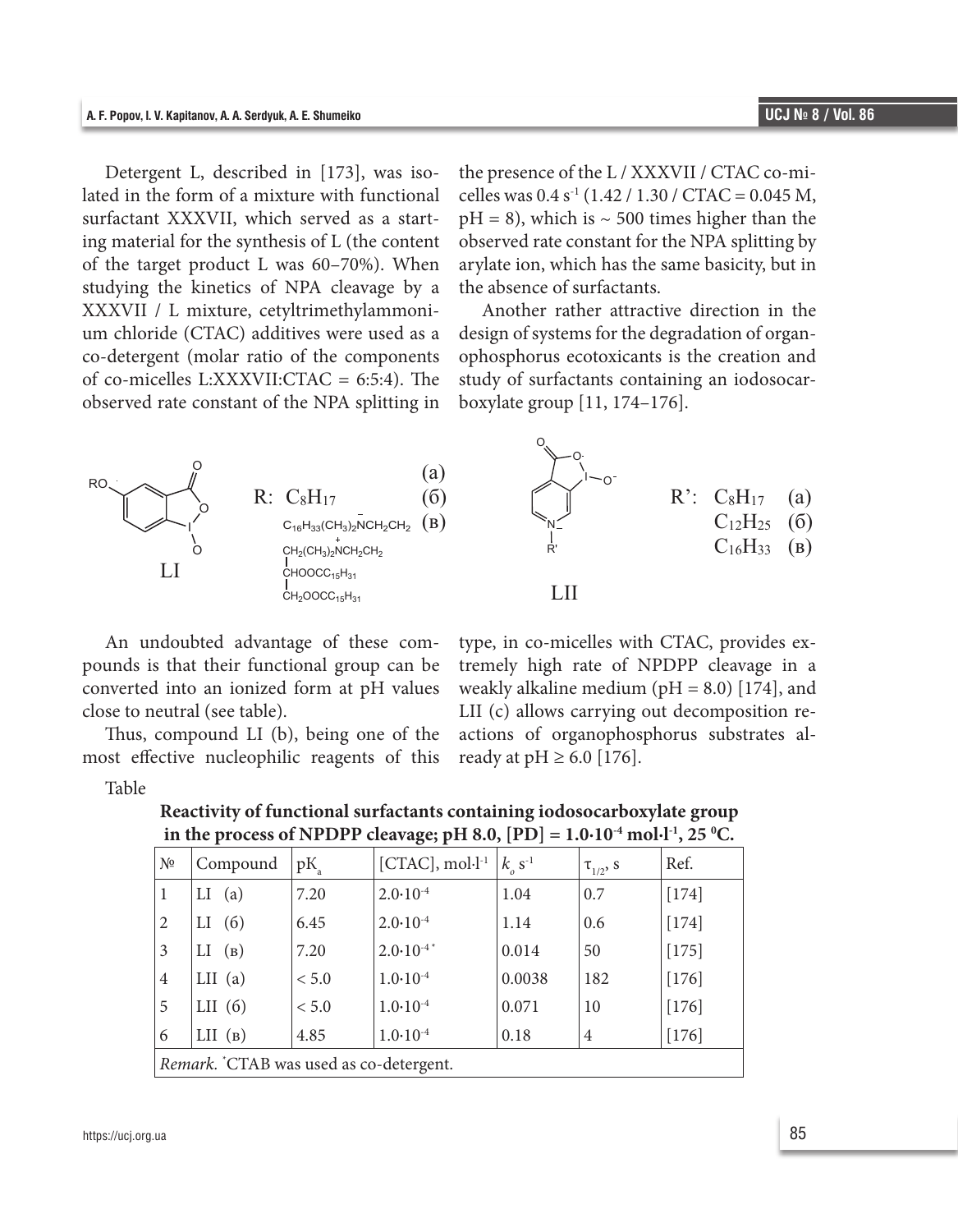The disadvantage of such functional detergents containing iodosocarboxylate group is low solubility in water, which significantly narrows the possibilities of their use [4, 11].

CONCLUSIONS. Thus, the presented materials show the following:

1) The phenomenon of the α-effect plays an important role in understanding the nature of the nucleophilic reactivity and the mechanisms of nucleophilic reactions involving both "ordinary" organic and inorganic nucleophiles and α-nucleophilic particles.

2) The use of α-nucleophilic reagents as the basis of formulations for the cleavage of ecotoxicants makes it possible to provide abnormally high rates of degradation of acyl-containing substrates.

3) The use of nucleophilic oxidation systems hypohalogenic acid / hypohalogenite ion, hydrogen peroxide / hydroperoxide ion allows splitting substrates of various chemical nature with high efficiency.

4) Introduction of an α-nucleophilic fragment into the structure of surfactant molecules leads to the creation of supernucleophilic functional detergents, which are one of the most effective reagents in the processes of decomposition of acyl-containing ecotoxicants.

**РЕАКЦІЙНА ЗДАТНІСТЬ НУКЛЕОФІЛІВ І α-ЕФЕКТ У ПРОЦЕСАХ ЗАМІЩЕННЯ У ЕЛЕКТРОНОДЕФІЦІТНИХ ЦЕНТРІВ (частина 2)**

*А. Ф. Попов1 , I. В. Капiтанов1,3, Г. О. Сер*дюк<sup>1,3</sup>, О. Є. Шумейко<sup>1,2\*</sup>

*1 Інститут фізико-органічної хімії і вуглехімії імені Л. М. Литвиненка НАН України; вул. Харківське шосе 50, Київ 02160, Україна*

*2 Інститут органічної хімії НАН України; вул. Мурманська 5, Київ 02660, Україна*

*3 Центр передового досвіду в галузі зеленої хімії Європейського дослідницького простору, відділення хімії та біотехнології, факультет наук, Талліннський технічний університет, Академія, 15, Таллінн, 12618, Естонія*

*\* E-mail: ashumeiko@ukr.net*

Проведено аналіз даних із реакційної здатності типових неорганічних α-нуклеофілів у процесах розщеплення ацилвмісних субстратів, у тому числі ефірів кислот фосфору, які забезпечують аномально високі швидкості реакцій порівняно з іншими супернуклеофілами. Розглянуто різні види таких α-нуклеофілів, особливості їхньої структури і реакційної здатності. Показано, що важливою особливістю гідроксиламіну, оксимів і гідроксамових кислот є наявність фрагменту із суміжними атомами O і N (-N-O-H), що містять одну або більше неподілених пар електронів, що й визначає їхню приналежність до класу α-нуклеофілів.

Показано, що за прояв α-ефекту і його величину можуть бути відповідальними ціла низка факторів, основними з яких є дестабілізація основного стану нуклеофілу внаслідок відштовхування неподілених електронних пар, стабілізація перехідного стану, незвичайна термодинамічна стабільність продуктів реакції, сольватаційні ефекти розчинника, тип гібридизації електрофільного центру та ін.

Особливий інтерес викликає вивчення нуклеофільної реакційної здатності окси-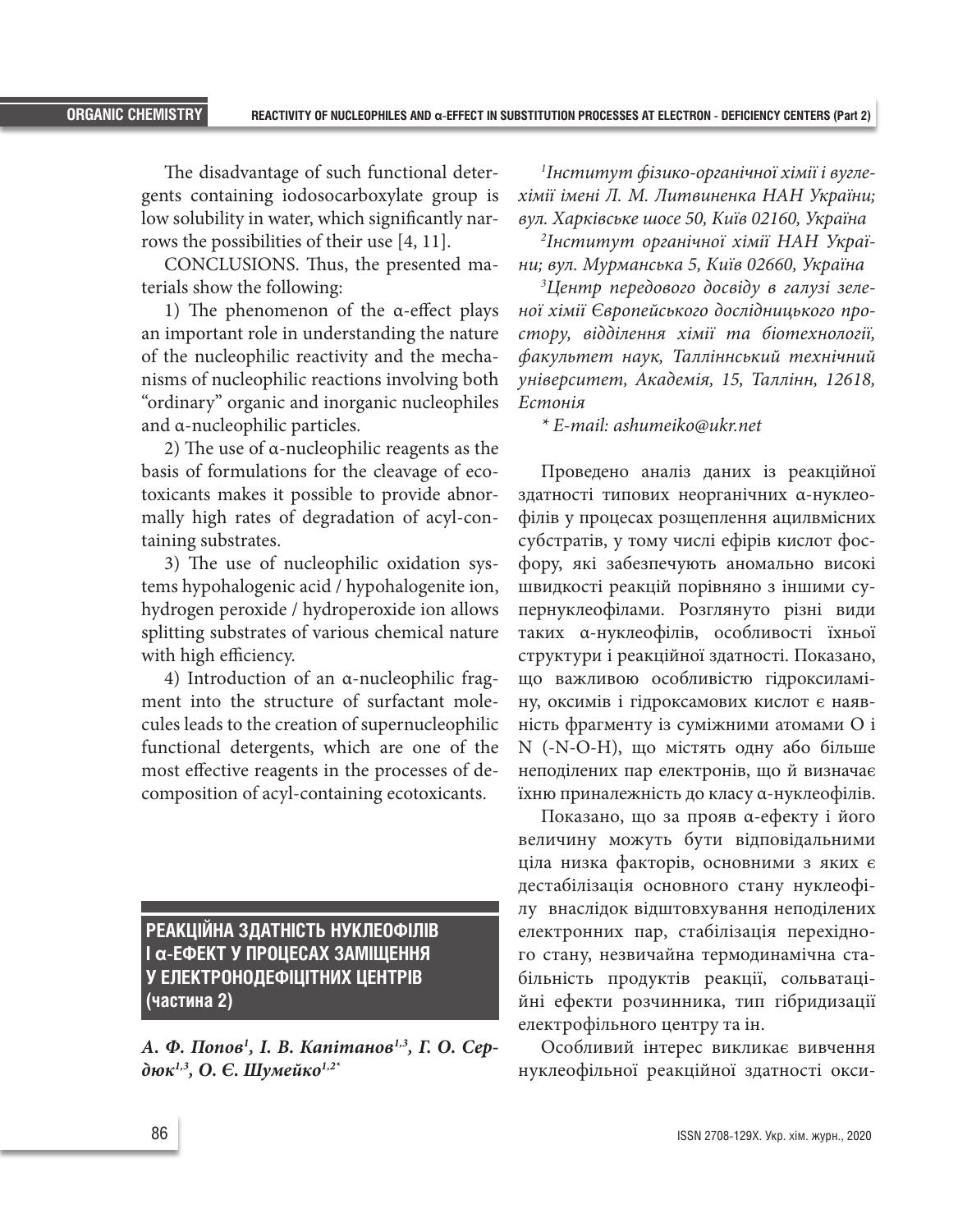мат-іонів, який зумовлений, перш за все, тією обставиною, що саме в ряду цього класу α-нуклеофілів було знайдено ефективні антидоти – реактиватори ацетилхолінестерази. Показано аномально високу реакційну здатність неорганічних α-нуклеофілів – НОО- і ClO- іонів, які використовують для конструювання рецептур із метою знищення екотоксикантів і бойових отруйних речовин. Важливе значення має використання міцелярних систем для підвищення ефективності реакцій розщеплення екотоксикантів супернуклеофільними реагентами, суть дії яких полягає в зміні локальних концентрацій і реакційної здатності субстратів і реагентів при перенесенні реакції в міцелярну псевдофазу, а також зміщення протолітичних рівноваг у такому розчині. Тут слід зазначити, що найбільш перспективним шляхом підвищення ефективності зв›язування нуклеофільних реагентів міцелами є створення функціональних детергентів – ПАР, що містять у своїй структурі реакційноздатні фрагменти. За реалізації такого підходу концентрація нуклеофільних груп на поверхні міцел завжди буде дорівнювати концентрації ПАР.

Наведені нами дані свідчать про перспективність шляху структурної модифікації ПАР, що призводить до створення супернуклеофільних функціоналізованих детергентів, які є одними з найбільш ефективних реагентів у процесах розщеплення ацилвмісних екотоксикантів.

**Ключові слова:** функціоналізовані ПАР, α-нуклеофіли, міцелярні системи, гідроксиламін, оксими, амідоксими, гідроксамові кислоти, пероксиди.

# **РЕАКЦИОННАЯ СПОСОБНОСТЬ НУКЛЕОФИЛОВ И α-ЭФФЕКТ В ПРОЦЕССАХ ЗАМЕЩЕНИЯ У ЭЛЕКТРОНОДЕФИЦИТНЫХ ЦЕНТРОВ (часть 2)**

# *А. Ф. Попов1 , И. В. Капитанов1,3, А. А. Сердюк1,3, А. Е. Шумейко1,2 \**

*1 Институт физико-органической химии и углехимии им. Л.М. Литвиненко НАН Украины; ул. Харьковское шоссе 50, Киев 02160, Украина*

*2 Институт органической химии НАН Украины; ул. Мурманская 5, Киев 02660, Украина*

*3 Центр передового опыта в области зеленой химии Европейского исследовательского пространства, отделение химии и биотехнологии, факультет наук, Таллиннский технический университет, Академия, 15, Таллинн, 12618, Эстония*

*\* e-mail: ashumeiko@ukr.net*

В обзоре проанализированы вопросы, связанные с реакционной способностью нуклеофилов и проявлением α-эффекта в процессах замещения у электронодефицитных центров. Обсуждены фундаментальные аспекты этого явления, а также возможности и перспективы использования α-нуклеофилов в системах для высокоэффективного расщепления субстратов – экотоксикантов различной природы.

**Ключевые слова:** функционализированные ПАВ, α-нуклеофилы, мицеллярные системы, гидроксиламин, оксимы, амидоксимы, гидроксамовые кислоты, пероксиды.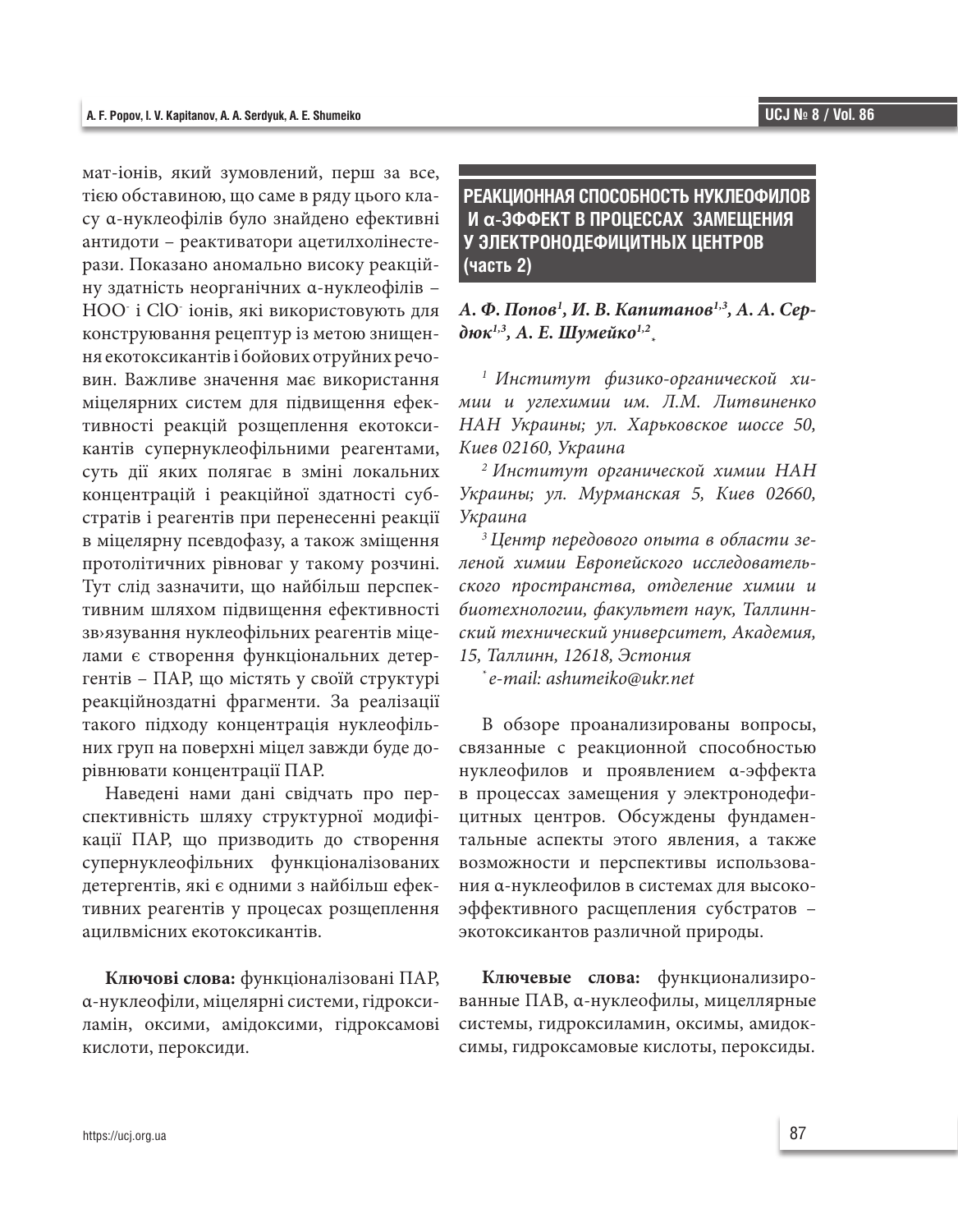#### **ЛИТЕРАТУРА**

- 94. Ariga K., Kunitake T. Supramolecular chemistry – fundamentals and applications. – Berlin/ Heidelberg, Germany: Springer-Verlag, 2006.
- 95. Wasserscheid P., Welton T. Ionic Liquids in Synthesis. – Weinheim: Wiley-VCH Verlag GmbH & Co. KGaA, 2008.
- 96. Holmberg K. Handbook of applied surface and colloid chemistry. – Weinheim: Wiley-VCH Verlag GmbH & Co. KGaA, 2001.
- 97. Саввин С., Чернова Р., Штыков С. Поверхностно-активные вещества. – М.: Наука, 1991.
- 98. Миттела K. Мицеллообразование, солюбилизация, микроэмульсии. – М.: Мир, 1980.
- 99. Фендлер Е., Фендлер Д. Мицеллярный катализ в органических реакциях // Методы и достижения в физико-органической химии. – М.: Мир, 1973. – С. 222 – 361.
- 100.Березин И., Мартинек К. Основы физической химии ферментативного катализа. – М.: Высшая школа, 1977.
- 101.Кустов K., Белецкая И. Green Chemistry новое мышление // Журн. Рос. хим. общ-ва им. Д. И. Менделеева. – 2004. – **48,** № 6. – С. 3–12.
- 102.Арипов Э., Орел М., Аминов С. Гидрофобные взаимодействия в бинарных растворах поверхностно-активных веществ. – Ташкент: Фан, 1980.
- 103.Pasupati М. The nature of the association equilibria and hydrophobic bonding in aqueous solutions of association colloids // Adv. Coll. Int. Sci. – 1967. – **1**, № 3. – P. 242–275.
- 104.Pasupati М. The hydration of micelles of association colloidal electrolytes // J. Coll. Sci. – 1964. – **19**, № 8. – P. 722–728.
- 105.Kamrath R., Frances E. Mass-action model of mixed micellization // J. Phys. Chem. –1984. – **88**, № 8. – P. 1642–1648.
- 106.Moroi Y., Sugii R., Matuura R. Examination of micelle formation by phase rule // J. Coll. Int. Sci. – 1984. – **98**, № 1. – P. 184–191.
- 107. Гордон Д. Органическая химия растворов электролитов. – М.: Мир, 1979.
- 108.Hall B., Carlstrom G. Hydration of ionic surfactant micelles from water oxygen-17 magnetic relaxation // J. Phys. Chem. – 1981. – **85**, № 14. – P. 2142–2147.
- 109.Menger F., Doll D. On the structure of micelles // J. Am. Chem. Soc. – 1984. – **106**, № 4. – P. 1109–1113.
- 110.James D., Robinson B., White N. Dynamics of small molecule-micelle interactions: Charge and pH effects on the kinetics of the interaction of dyes with micelles// J. Coll. Int. Sci. – 1977. – **59**, № 2. – P. 328–336.
- 111. Stilbs P. Fourier transform NMR pulsed-gradient spin-echo (FT-PGSE) self-diffusion measurements of solubilization equilibria in SDS solutions // J. Coll. Int. Sci. – 1982. – **87**, № 2. – P. 385–394.
- 112.Miyashita Y., Hayano S. Kinetic Study of the Penetration of an Anthraquinoid Acidic Dye into Cationic Micelles // Bull. Chem. Soc. Jap. – 1981. – **54**, № 11. – P. 3249–3252.
- 113. Supernucleophilic systems based on functionalized surfactants in the decomposition of 4-nitrophenyl esters derived from phosphorus and sulfur acids: II. Influence of the length of hydrophobic alkyl substituents on micellar effects of functionalized monomeric and dimeric imidazolium surfactants / I. Kapitanov, I. Belousova, А. Shumeiko, М. Kostrikin, Т. Prokop'eva, А. Popov // Russ. J. Org. – 2014. – **50**, № 5. – P. 693–703.
- 114.Micellar effects on kinetics and equilibrium of synthesis and hydrolysis of benzylideneaniline: A general kinetic conception of micellar catalysis / К. Martinek, К. Yatsimirski, А. Osipov, І. Berezin // Tetrahedron. – 1973. – **29**, № 7. – P. 963–969.
- 115.Яцимирский А. Кинетика и механизм мицеллярного катализа в органических реакциях: дис… канд. хим. н. – М., 1972.
- 116.Cheong M.-Y. A comparative analysis of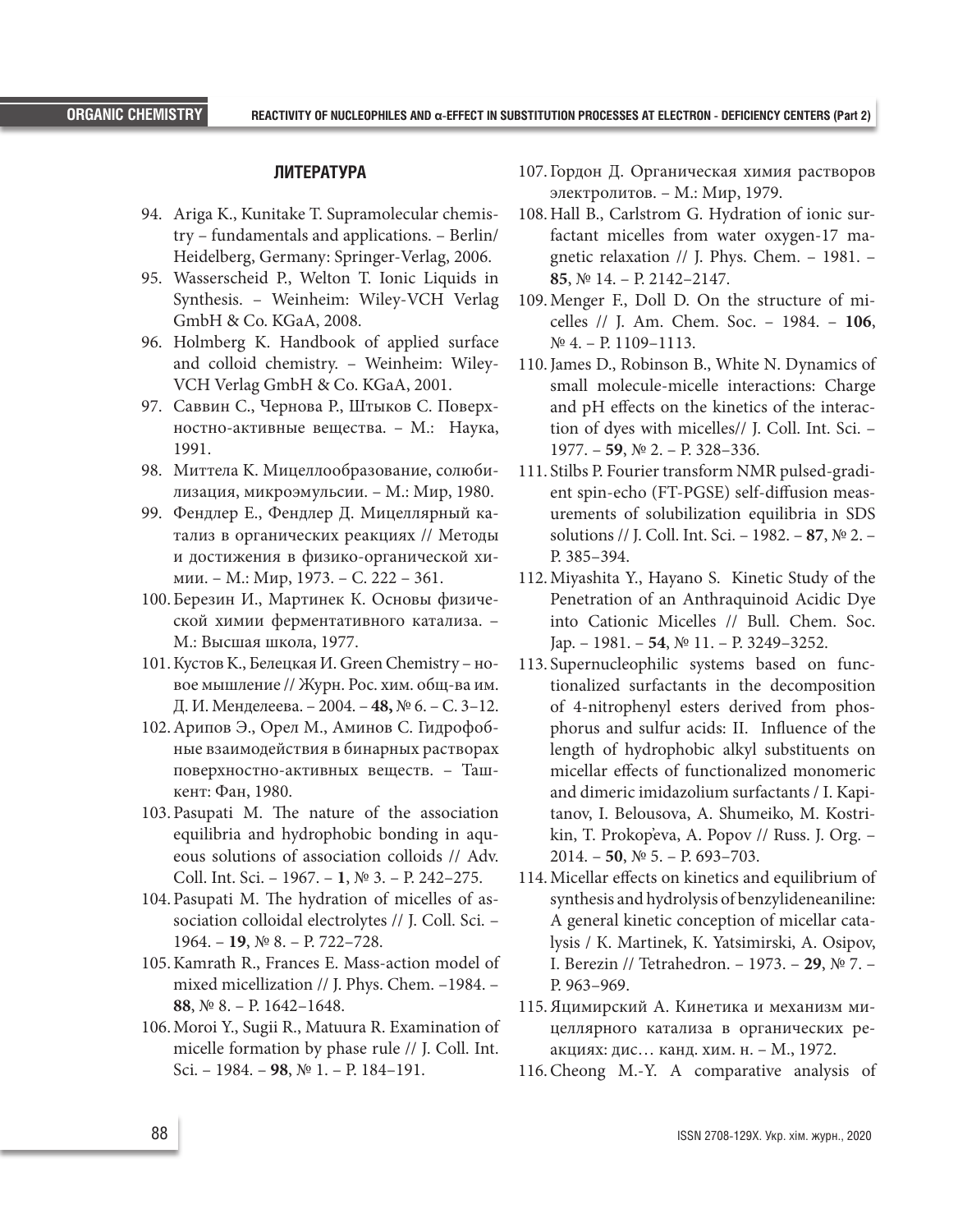pseudophase ion-exchange (PIE) model and Berezin pseudophase (BPP) model: Analysis of kinetic data for ionic micellar-mediated semi-ionic bimolecular reaction / M. Cheong, А. Ariffin, М. Khan // Bull. Korean Chem. Soc. – 2007. – **28**, № 7. – P. 1135–1140.

- 117.A NMR study of ion exchange in cationic micelles. Success and failures of models / А. Blasko, С. Bunton, G. Cerichelli, D. Mc-Kenzie // J. Phys. Chem. – 1993. – **97**, № 43. – P. 11324–11332.
- 118.Physicochemical properties and esterolytic reactivity of oxime functionalized surfactants in pH-responsive mixed micellar system / І. Kapitanov, А. Mirgorodskaya, F. Valeeva, N. Gathergood, К. Kuca, L. Zakharova, Ye. Karpichev // Colloids and Surfaces A: Physicochemical and Engineering Aspects. – 2017. – **524**. – P. 143–159.
- 119.Oxime functionality in surfactant self-assembly: An overview on combating toxicity sof organophosphates / N. Singh, Ye. Karpichev, А. Tiwari, К. Kuca, К. Ghosh // Journal of Molecular Liquids. – 2015. – **208**. – P. 237–252.
- 120.Quina F., Chaimovich H. Ion exchange in micellar solution. 1. Conceptual framework for ion exchange in micellar solution // J. Phys. Chem. – 1979. – **83**, №. 11. – P. 1844–1850.
- 121.Menger F., Portnoy С. On the chemistry of reactions proceedings inside molecular aggregates // J. Am. Chem. Soc. – 1967. – **89**, № 18. – P. 4698–4707.
- 122.Al-Lohedan H., Bunton C., Romsted L. Micellar effects upon the reaction of betaine esters with hydroxide ion // J. Phys. Chem. – 1981. – **85**, № 14. – P. 2123–2129.
- 123.Al-Lohedan H., Bunton C. Ion binding and micellar effects upon the reaction of carboxylic anhydrides and carbonate esters // J. Org. Chem. – 1982. – **47**, №7. – P. 1160– 1166.
- 124.Raghavan P., Srinivasan V., Venkatasbramanian N. Micellar effects in deacylation of

p-nitrophenyl benzoate // Indian J. Chem. – 1982. – **21B**, № 10. – P. 423–425.

- 125.A quantitative analysis of the effect of head group bulk on  $S_{n2}$  and E2 reactions in cationic micelles / L. Brinchi, Р. Profio, R. Germani, G. Savelli, С. Bunton // Langmuir. – 1997. – **13**, № 17. – P. 4583–4587.
- 126.Бегунов А., Рутковский Г. Мицеллярный катализ. II. Влияние природы поверхностно-активных веществ на щелочной гидролиз о-изобутил-о-п-нитрофенилметил-фосфоната // Журн. орган. химии. –1981. – **17**, № 9. – С. 1668–1673.
- 127.Bunton C., Robinson L. Micellar effect upon the reaction of p-nitrophenyl diphenyl phosphate with hydroxide and fluoride ions // J. Org. Chem. – 1969. – **94**, № 4. – P. 773–780.
- 128. Reactivity of co-micellar systems based on dimeric functionalized tetraalkylammonium surfactant in phosphoryl and sulfonyl group transfer processes / Т. Prokop'eva, I. Kapitanov, I. Belousova, А. Shumeiko, М. Kostrikin, А. Serdyuk, М. Turovskaya, N. Razumova // Russ. J. Org. Chem. – 2017. – **53**, № 4. – P. 510–513.
- 129.Yatsimirsky A., Martinek K., Berezin I. Mechanism of micellar effects on acylation of aryl oximes by p-nitrophenyl-carboxylates // Tetrahedron. – 1971. – **27**. – P. 2855–2859.
- 130.Reactivity of micellar systems based on supernucleophilic functional surfactants in processes of. acyl group transfer / І. Kapitanov, І. Belousova , М. Turovskaya, Е. Karpichev, Т. Prokopeva, А. Popov // Russ. J. Org. Chem. – 2012. – **48**, № 5. – P. 651–662.
- 131.Bunton C., Ihara J. Micellar effects upon dephosphorilation and deacylation by oximate ions // J. Org. Chem. – 1977. – **42**, № 17. – P. 2865–2869.
- 132.Reactivity of micelle-forming 1-alkyl-3-(1-oximinoethyl) pyridinium halides in acyl group transfers / М. Turovskaya, І. Kapitanov, І. Belousova, К. Tuchinskaya, А. Shumeiko, М. Kostrikin, N. Razumova, Т. Prokop'eva, А. Popov //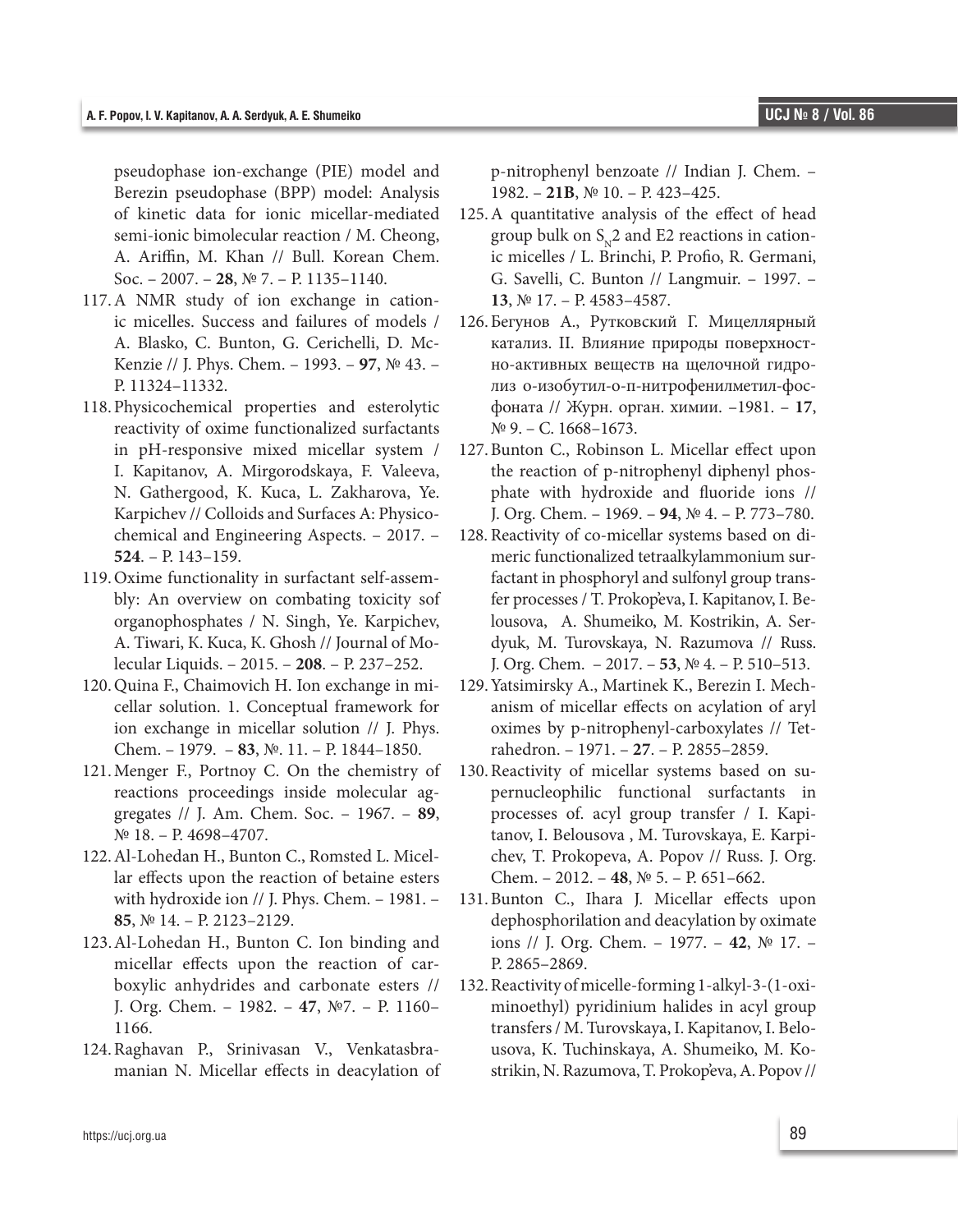Theoret. and Experim. Chem. – 2011. – **47**, №. 1. – P. 21–29.

- 133.Umberto T. Catalysis of ester hydrolysis by cationic micelles of surfactants containning the imidazole ring // J. Chem. Soc., Perkin Trans. 2. – 1976, № 6. – P. 771–776.
- 134.An imidazole-functionalized phosphatidylcholine derivative: nucleophilic vesicles with adjustable reactivity / R. Moss, R. Scrimin, S. Bhattacharya, S. Swarup // J. Am. Chem. Soc. – 1987. – **109**, № 20. – P. 6209–6210.
- 135.Gitler C., Ochoa-Solano A. Carlos G. Nonpolar contributions to the rate of nucleophilic displacements of p-nitrophenyl esters in micelles // J. Am. Chem. Soc. – 1968. – **90**, № 18. – P. 5004–5009.
- 136.Moss R., Nahas R., Ramaswami S. Sequential bifunctional micellar catalysis // J. Am. Chem. Soc. – 1977. – **99**, № 2. – P. 627–629.
- 137.Dephosphorylation in functional micelles. The role of the imidazole group / Brown J., Bunton C., Diaz S., Ihara Y. // J. Org. Chem. – 1980. – **45**, № 21. – P. 4169–4174.
- 138.Moss R., Lee Y., Lukas T. Micellar stereoselectivity. Cleavage of diastereomeric substrates by functional surfactant micelles // J. Am. Chem. Soc. – 1979. – **101**, № 9. – P. 2499–2501.
- 139.A comparison of hydroxyl- and imidazole-functionalized micellar catalysts in ester hydrolyses / R. Moss, R. Nahas, S. Ramaswami, W. Sanders // Tetrahedron Lett. – 1975. – **16**, № 39. – P. 3379–3382.
- 140.Moss R., Nahas R., Lukas T. A cysteine-functionalized micellar catalyst // Tetrahedron Lett. – 1978. – **19**, № 6. – P. 507–510.
- 141.Bunton C., Ionescu L. Hydrolysis of di- and trisubstituted phosphate esters catalyzed by nucleophilic surfactants // J. Am. Chem. Soc. – 1973. – **95**, № 9. – P. 2912–2917.
- 142.Bunton C., McAneny M. Micellar effects on the hydrolysis of p-nitrobenzoyl choline and the related N-hexadecyl ester // J. Org. Chem. – 1976. – **41**, № 1. – P. 36–39.
- 143.Moss R., Ihara Y. Cleavage of phosphate esters by hydroxyl-functionalized micellar and vesicular reagents // J. Org. Chem. – 1983. – **48**, № 4. – P. 588–592.
- 144.Menger F., Whitesell L. A protease mimic with turnover capabilities // J. Am. Chem. Soc. – 1985. – **107**, № 3. – P. 707–708.
- 145.Moss R., Bizzigotti G., Huang C. Nucleophilic esterolytic and displacement reactions of a micellar thiocholine surfactant // J. Am. Chem. Soc. – 1980. – **102**, № 2. – P. 754–762.
- 146.Moss R., Hendrickson T., Bizzigotti G. Esterolytic chemistry of vesicular thiocholine surfactant // J. Am. Chem. Soc. – 1986. – **108**, № 18. – P. 5520–5527.
- 147.1-Methyl-3-hexadecyl-2-(oximinomethyl) imidazolium bromide as a new highly efficient, low-basicity reagent for the decomposition of acyl-containing ecotoxicants / А. Popov, І. Kapitanov, М. Orlov, І. Belousova, К. Tuchinskaya, Т. Prokop'eva // Theoret. and Experim. Chem. – 2010. – **46**, №. 5. – P. 309–316.
- 148.Reiner R., Rossmann K. Nukleophile Substanzen zur Entgiftung von Phosphorestern // Monatshefte für Chemie. – 1982. – **113**, № 2. – P. 223–231.
- 149.Пат. DE 2844667A1. Mittel zur Decontamination von mit phosphorhaltigen Giftgasen und Pestiziden verunreinigten Gegenstanden und Korperteilen / R. Reiner, К. Rossmann. – Опубл. 1980.
- 150.Role of the hydrophobic properties of functional detergents on micellar effects in the decomposition of ecotoxicants / І. Belousova, І. Kapitanov, А. Shumeiko, А. Anikeev, М. Turovskaya, Т. Zubareva, В. Panchenko, Т. Prokop'eva, А. Popov // Theoret. and Experim. Chem. – 2010. – **46**, № 4. – P. 225–232.
- 151.Nucleophile ion pairs. 6. Catalytic hydrolysis of p-nitrophenyl acetate by zwitterionic hydroxamate nucleophiles in representative micellar systems / Т. Kunitake, Y. Okahata, S. Ta-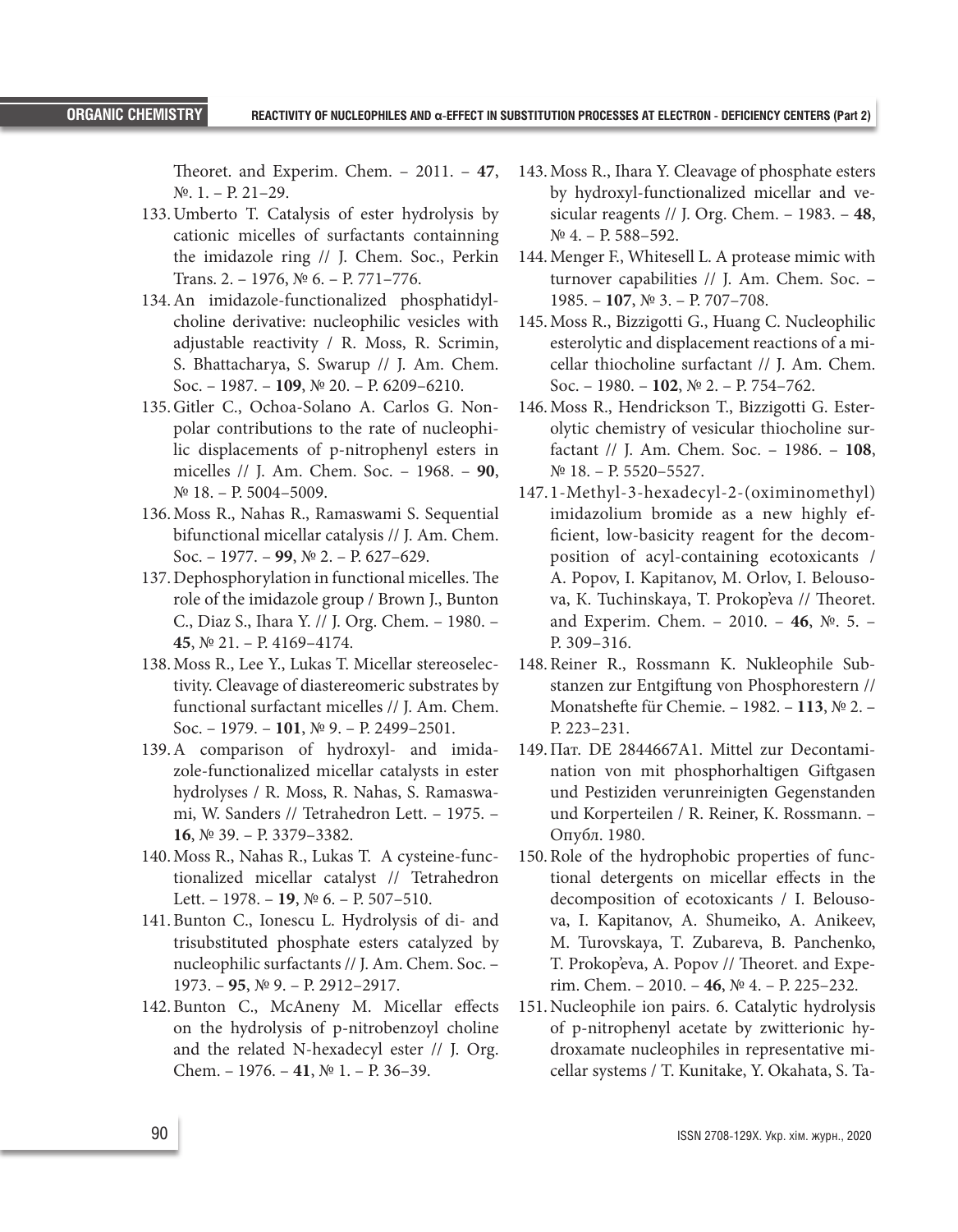namachi, R. Ando // Bull. Chem. Soc. Jap. – 1979. – **52**. – P. 1967–1971.

- 152.Hershfield R., Bender M. Nucleophilic and metal ion acceleration of ester hydrolysis in a hydrophobic complex. A reactive enzyme model system // J. Am. Chem. Soc. –1972. – **94**, № 4. – P. 1376–1377.
- 153.Bunton C., Gillitt N., Foroudian H. A quantitative treatment of dephosphorilation by an amphiphilic hydroxamate ion. The role of micellar charge // Langmuir. – 1998. – **14**, № 16. – P. 4415–4421.
- 154.Bunton C. A., Hamed F. H., Romsted L. S. Quantitative treatment of reaction rates in functional micelles and comicelles // J. Phys. Chem. – 1982. – **86**, № 11. – P. 2103–2108.
- 155. Structure of the head group, nucleophilicity, and micellar effects of functional detergents in acyl transfer reactions / І. Belousova, І. Kapitanov, А. Shumeiko, М. Turovskaya, Т. Prokop'eva , А. Popov // Theoret. and Experim. Chem. – 2008. – **44,** № 2. – P. 93–100.
- 156.Pillersdorf A., Katzhendler J. Dipolar micelles. 8. Hydrolysis of substituted phenyl esters in a hydroxamic acid surfactant // J. Org. Chem. – 1979 – **44**, № 4. – P. 549–554.
- 157.Функциональные детергенты, содержащие имидазолиевое ядро и типичные фрагменты α-нуклеофилов – основа высокоэффективных мицеллярных систем для расщепления эфиров кислот фосфора / Ю. Симаненко, Е. Карпичев, Т. Прокопьева, А. Латт, А. Попов, В. Савелова, И. Белоусова // Журн. орган. химии. – 2004. – **40**, № 2. – С. 234–246.
- 158.Карпичев Е. Реакционная способность функциональных детергентов на основе α-нуклеофилов в процессах переноса ацильной группы: дис… канд. хим. н. – Донецк, 2002.
- 159.Новые функциональные детергенты на основе имидазола – эффективные реагенты для расщепления эфиров органических

кислот / А. Попов, Ю. Симаненко, Т. Прокопьева, Е. Карпичев, А. Матвеев, В. Матвиенко, И. Белоусова, В. Савелова // Теорет. и эксперим. химия. – 2003. – **39,** № 1. – С. 14–21.

- 160.Влияние природы головной группы на мицеллярные эффекты сомицелл функциональное/катионное ПАВ в реакциях переноса ацильной группы / И. Белоусова, Е. Карпичев, Т. Прокопьева, Л. Лукьянова, В. Савелова, А. Попов // Теорет. и эксперим. химия. – 2007. – **43**, № 1. – С. 30–37.
- 161. Supernucleophilic systems based on functionalized surfactants in the decomposition of 4-nitrophenyl esters derived from phosphorus and sulfur acids: III. Reactivity of mixed micellar systems based on tetraalkylammonium and imidazolium surfactants / Т. Prokop'eva, І. Kapitanov, І. Belousova, А. Shumeiko, М. Kostrikin, М. Turovskaya, N. Razumova, А. Popov // Russ. J. Org. Chem. – 2015. – **51,**   $N<sup>°</sup>$  8. – P. 1083–1090.
- 162.Кислотно-основные свойства функционализированных ПАВ в мицеллярных системах / И. Капитанов, А. Сердюк, А. Шумейко, Т. Прокопьева, А. Попов // Укр. хим. журнал. – 2017. – **83,** № 8. – С. 94–102.
- 163.Nucleophilicity of functional surface active substances in the transfer of phosphoryl groups / М. Turovskaya, Т. Prokop'eva, Е. Karpichev, А. Shumeiko, М. Kostrikin, V. Savelova, І. Kapitanov, А. Popov // Theoret. and Experim. Chem. – 2006. – **42**, № 5. – P. 295–302.
- 164.Unusual cource of the p-nitrophenyl phosphate esters cleavage by 3-hydroximinoalkylpyridinium salts in micellar solutions / Н. Kotoučová, J. Mazáč, R. Cibulka, F. Hampl, F. Liška / Chem. Lett. – 1998. – **27**, № 7. – P. 649-650.
- 165.Amphiphilic quaternary piridinium ketoximes as functional hydrolytic micellar catalysts – does the nucleophilic function position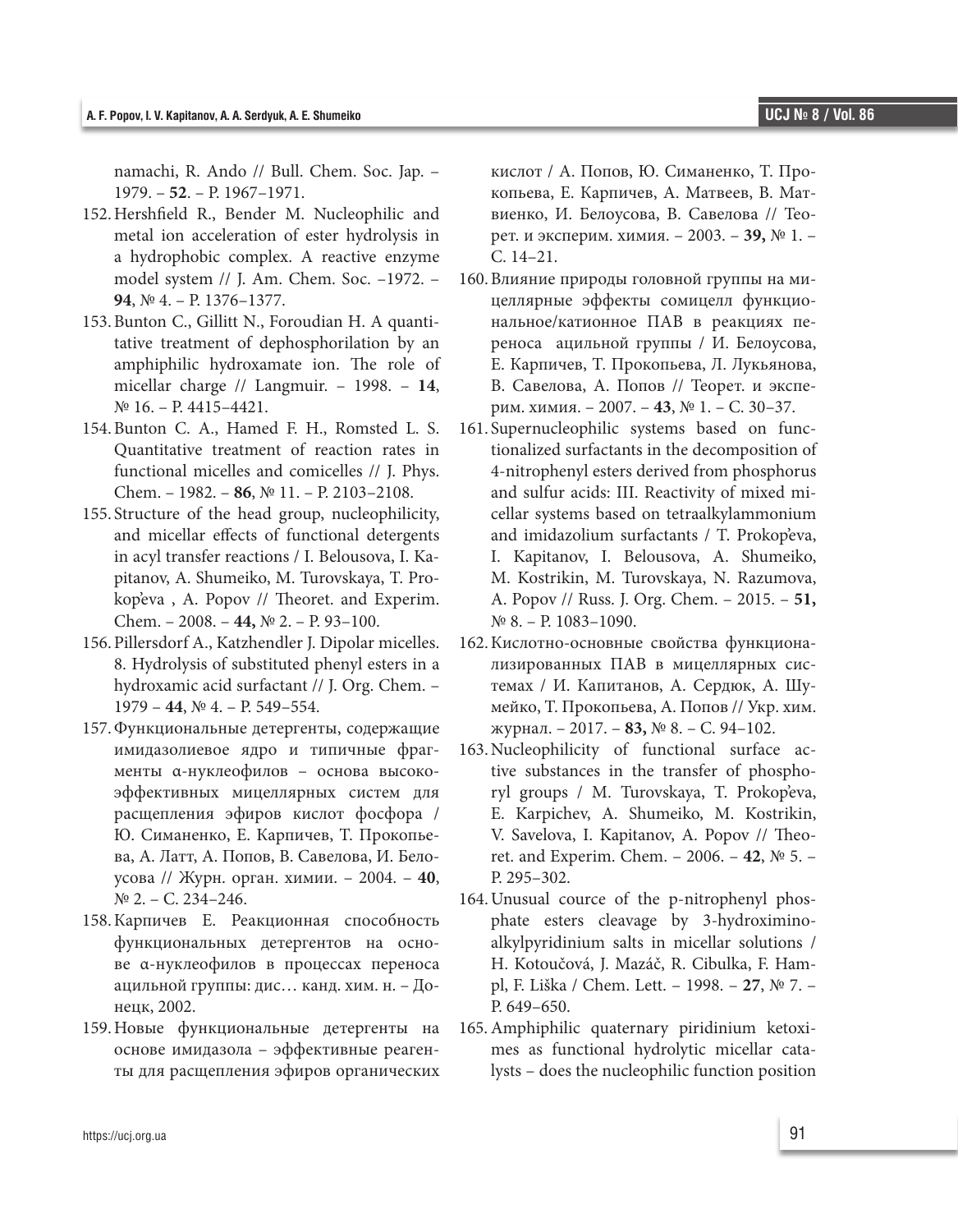influence their reactivity? / Н. Kotoučová, R. Cibulka, F. Hampl, F. Liška // J. Mol. Catal. A. – 2001. – **174**. – P. 59–62.

- 166.Quaternary pyridinium ketoximes new efficient micellar hydrolytic catalysts / R. Cibulka, F. Hampl, Н. Kotoučová, J. Mazáč, F. Liška // Collect. Czech. Chem. Comm. – 2000. – **65**,  $N<sup>0</sup>$  2. – P. 227–242.
- 167.Kivala M., Cibulka R., Hampl F. Cleavage of 4-nitrophenyl diphenyl phosphate by isomeric quaternary pyridinium ketoximes – how can structure and lipophilicity of functional surfactants influence their reactivity in micelles and microemulsions? // Collect. Czech. Chem. Comm. – 2006. – **71**, № 12. – P. 1642–1658.
- 168.Мицеллярные эффекты функциональных детергентов – галогенидов 1-цетил-3-(2-оксиминопропил) имидазолия – в реакциях с 4-нитрофенилтолуолсульфонатом и 4-нитрофенилдиэтилфосфатом / А. Попов, Ю. Симаненко, Е. Карпичев, А. Матвеев, В. Матвиенко, Т. Прокопьева // Теорет. и эксперим. химия. – 2001. – **37**, № 6. – С. 341–346.
- 169.Micelles of an oxime-functionalized imidazolium surfactant. Reactivities at phosphorryl and sulfonyl groups / Yu. Simanenko, Е. Karpichev, Т. Prokop'eva, В. Panchenko, С. Bunton // Langmuir. – 2001. – **17**, № 3. – P. 581–582.
- 170.Мицеллярные эффекты функциональных детергентов – галогенидов 1-цетил-3- (2-оксиминопропил) имидазолия – в реакциях с 4-нитрофенилтозилатом, -диэтилфосфатом и -диэтилфосфонатом / Ю. Симаненко, А. Попов, Е. Карпичев, Т. Прокопьева, В. Савелова, К. Бантон // Журн. орган. химии. – 2002. – **38**, № 9. – С. 1369–1380.
- 171.Kapitanov I. Nucleophilicity of micellar systems based on amphiphilic derivatives of 2-(oximinomethyl)-imidazole in the decomposition of 4-nitrophenyl diethyl phosphate // Theoret. and Experim. Chem. – 2011. – **47**, № 5. – P. 317–323.
- 172.Синтез функционализованных оксимными группами ПАВ на основе имидазола, пиридина и алкиламинов / А. Шумейко, М. Кострикин, И. Капитанов, А. Сердюк, Н. Бураков, А. Попов // Укр. хим. журнал. – 2019. – **85**, № 8. – С. 94–105.
- 173.Catalysis of the alkaline hydrolysis of 4-nitrophenyl diethyl phosphonate by cationic dimeric surfactant micelles / Т. Zubareva, А. Anikeev, Е. Karpichev, І. Kapitanov, Т. Prokop'eva, А. Popov // Theoret. and Experim. Chem. – 2011. – **47**, № 2. – P.108–114.
- 174.Moss R., Kim K., Swarup S. Efficient catalytic cleavage of reactive phosphates by an o-iodosobenzoate functionalized surfactant // J. Am. Chem. Soc. – 1986. – **108**, № 4. – P. 788–793.
- 175.Moss R., Ganguli S. Iodosobenzoate-functionalized surfactant vesicles: adjustable reactivity in reactive phosphate cleavage // Tetrahedron Lett. – 1989. – **30**, № 16. – P. 2071–2074.
- 176.Moss R., Zhang H. Toward a broad spectrum decontaminant for reactive toxic phosphates/ phosphonates: N-alkyl-3-iodosopyridinium-4-carboxylates // Tetrahedron Lett. – 1993. – **34**, № 39. – P. 6225–6228.
- 177.Карякин Ю., Ангелов И. Чистые химические вещества. – М.: Химия, 1974.
- 178.Duynstee E., Grunwald E. Organic Reactions Occurring in or on Micelles. I. Reaction Rate Studies of the Alkaline Fading of Triphenylmethane Dyes and Sulfonphthalein Indicators in the Presence of Detergent Salts // J. Am. Chem. Soc. – 1959. – **81**, № 17. – P. 4540–4542.
- 179.Ginsburg S., Wilson I. Oximes of the Pyridine Series // J. Am. Chem. Soc. – 1957. – **79**, № 2. – P. 481–485.
- 180.Acetylcholinesterase reactivators. Pyridyl and anilyl trifluoromethyl ketoximes / R. Salvador, М. Saucier, D. Simon, R. Goyer // J. Med. Chem. – 1972. – **15**, № 6. – P. 646–650.
- 181.Реакции N,N-диалкилкарбоксамидов с галогенами / Н. Бураков, А. Каниболоцкий, Г. Осиченко, В. Михайлов, В. Савело-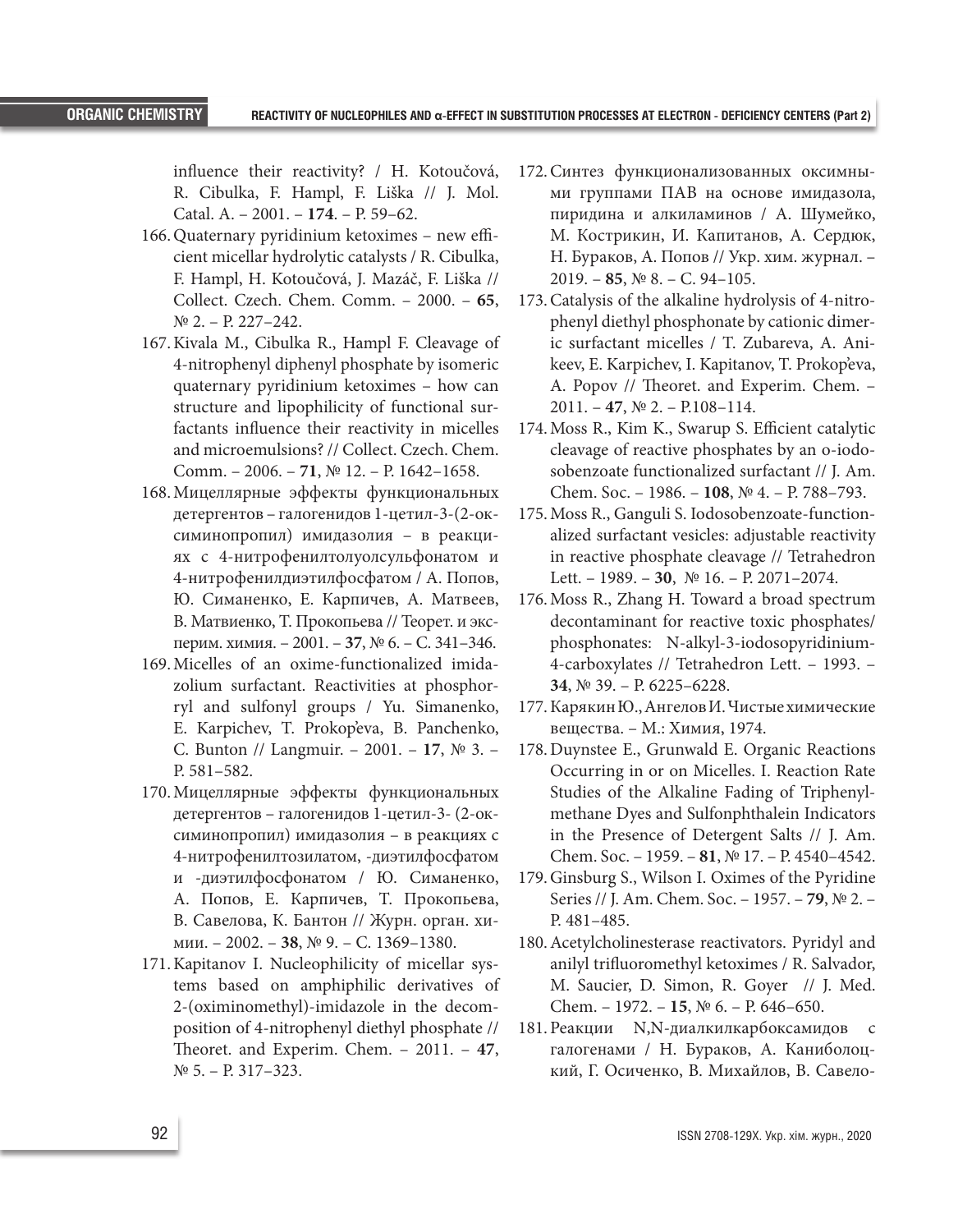ва, В. Космынин // Журн. орган. химии. – 2001. – **37**, № 9. – С. 1276–1286.

- 182.Коростелев П. Приготовление растворов для химико-аналитических работ. – М.: Химия, 1971.
- 183.Albert A., Sergent E. Ionization Constants of Acids and Bases. – New York: John Wiley & Sons, 1962.
- 184.Афифи А., Эйзен С. Статистический анализ. Подход с использованием ЭВМ. – М.: Мир, 1982.
- 185.Yao H., Richardson D. Bicarbonate Surfoxidants: Micellar Oxidations of Aryl Sulfides with Bicarbonate-Activated Hydrogen Peroxide // J. Am. Chem. Soc. – 2003. – **125**, № 20. – P. 6211–6221.
- 186.Micellar effects upon dephosphorylation by peroxy anions / С. Bunton, М. Mhala, J. Moffatt, D. Monarres, G. Savelli // J. Org. Chem. – 1984. – **49**, № 3. – P. 426–430.
- 187.Bunton C., Foroudian H. A quantitative treatment of micellar effects upon dephosphorylation by the hydroperoxide anion // Langmuir. – 1993. – **9**, № 11. – P. 2832–2835.
- 188.Мицеллярные эффекты катионных детергентов в реакциях расщепления субстратов-экотоксикантов гидроксид-ионом / Ю. Симаненко, А. Попов,Т. Прокопьева, Е. Карпичев, И. Белоусова, В. Савелова В. // Теорет. и эксперим. химия. – 2002. – **38**, № 4. – С. 238–244.
- 189.Нуклеофильная реакционная способность,  $HO^-$  и  $HO_2^-$ -анионов в водноспиртовых смесях и  $HCO_4^-$ -аниона в воде / В. Савелова, А. Попов, Л. Вахитова, Т. Соломойченко, Ю. Садовский, Т. Прокопьева, А. Скрыпка, Б. Панченко // Журн. орган. химии. – 2005. – **41**, № 12. – С. 1810– 1818.
- 190.Катализ гидрокарбонат- и силикат-ионами окисления диэтилсульфида пероксидом водорода в воде и водно-спиртовых смесях / В. Лобачев, В. Савелова, Т. Про-

копьева // Теорет. и эксперим. химия. – 2004. – **40**, № 3. – С. 157–161.

- 191.Zaugg H. The Bromination of Some N-Substituted Phthalimides with N-Bromosuccinimide // J. Am. Chem. Soc. – 1954. – **76**, № 22. – P. 5818–5819.
- 192.Buckles R. E., Johnson R. C., Probst W. J. Comparison of N-Bromoacetamide and N-Bromosuccinimide as Brominating Agents // J. Org. Chem. – 1957. – **22**, № 1. – P. 55–59.
- 193.Kinetics and mechanism of oxidation of aspirin by bromamine-T, N-bromosuccinimide, and N-bromophthalimide / R. Ramachandrappa, R. Puttaswamy, S. Mayanna, N. Gowda // Int. J. Chem. Kinet. – 1998. – **30**, № 6. – P. 407–414.
- 194.Рыжаков А., Андреев В., Родина Л. Молекулярные комплексы N-оксидов хинолинов и изохинолинов с бромом // Журн. орган. химии. – 1996. – **32**, № 6. – С. 128–131.
- 195.Energy parameters and charge-transfer spectra of the complexes of bromine with substituted pyridines / P. Huyskens, J. D'Hondt, F. Govaerts, Th. Zeegers-Huyskens // J. Phys. Chem. – 1973. – **77**, № 13. – P. 1662–1665.
- 196.Nakagawa T., Andrews L., Keefer R. The Tribromide Equilibrium in Aqueous Acetic Acid // J. Phys. Chem. – 1957. – **61**, № 7. – P. 1007–1009.
- 197.Хадсон Р. Реакционная способность и пути реакций. – М.: Мир, 1977.
- 198.Aubort J., Hudson R., Woodcock R. Enhanced nucleophilic reactivity: The "disappearing" lone-pair // Tetrahedron Lett. – 1973. – **14**, № 24. – P. 2229–2232.
- 199.Органокомплексы тригалогенид-иона α-нуклеофилы и эффективные окислители в реакциях разложения ФОС в воде и мицеллах ПАВ / В. Савелова, К. Бантон, Т. Прокопьева, М. Туровская, Е. Карпичев, В. Михайлов, А. Каниболоцкий, Н. Бураков, А. Попов // Теорет. и эксперим. химия. – 2004. – **40**, № 5. – С. 291–297.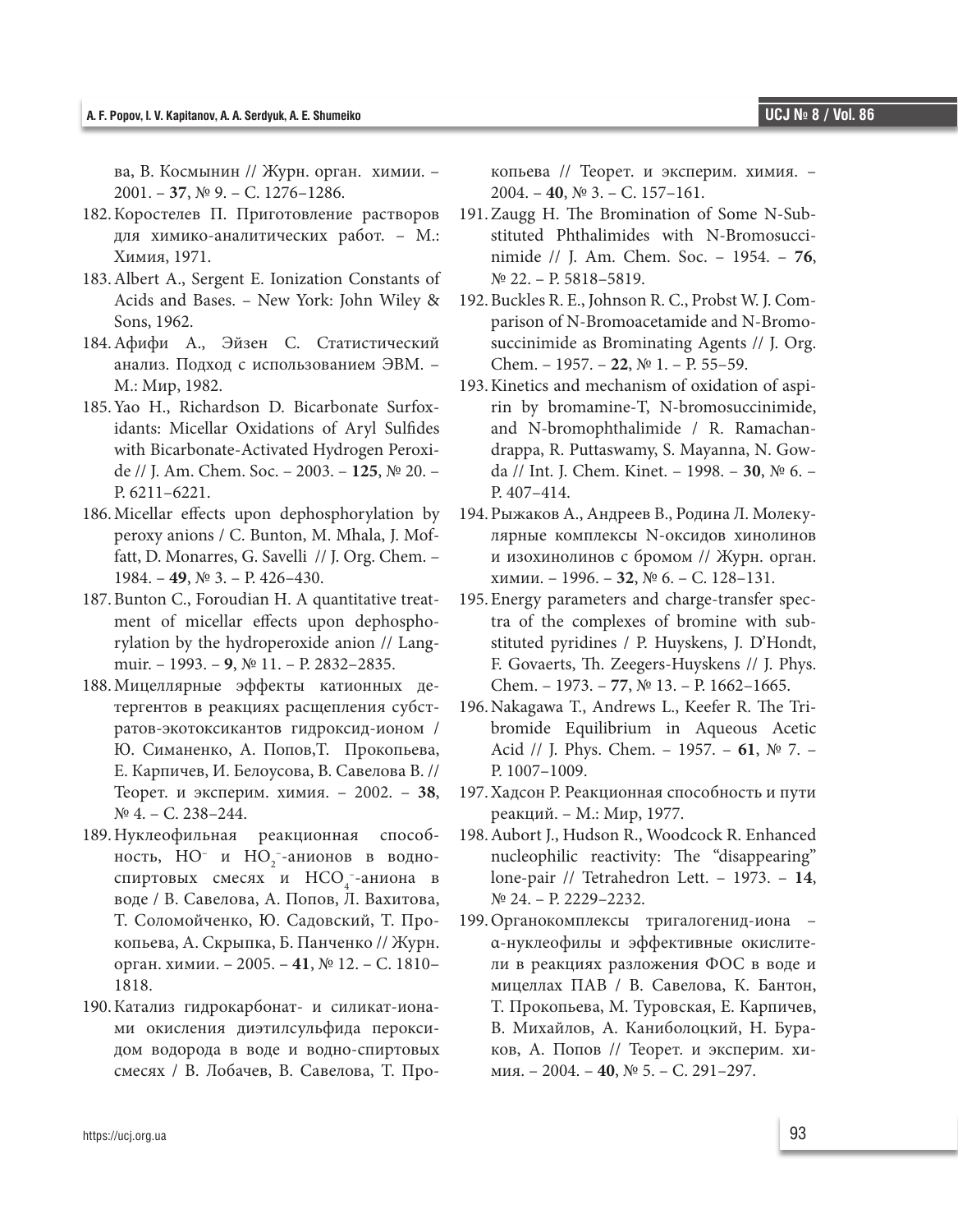- 200. Synthesis of cetyltrimethylammonium tribromide (CTMATB) and its application in the selective oxidation of sulfides to sulfoxides / G. Kar, А. Saikia, U. Bora, S. Dehury, М. Chandhuri // Tetrahedron Lett. – 2003. – **44**, № 24. – P. 4503–4505.
- 201.Chiappe C., Leandri E., Pieraccini D. Highly efficient bromination of aromatic compounds using 3-methylimidazolium tribromide as reagent/solvent // Chem. Commun. – 2004. № 22. – P. 2536–2537.
- 202.Mittal K., Fendler E. Solution behavior of surfactant. – New York: Plenum Press, 1980.
- 203.Toullec J., Moukawim M. Cetyltrimethylammonium hydroperoxide: an efficient reagent for promoting phosphate ester hydrolysis // Chem. Commun. – 1996. № 2. – P. 221–222.
- 204.Cerichelli G., Mancini G., Luchetti L. Surfactant Control of the Ortho/Para Ratio in the Bromination of Anilines // Tetrahedron. – 1994. – **50,** № 12. – P. 3797–3802.
- 205.Jencks W. The Reaction of Hydroxylamine with Activated Acyl Groups. II. Mechanism of the Reaction // J. Am. Chem. Soc. – 1958. – **80,** № 17. – P. 4585–4588.
- 206.Лобачев В., Рудаков Е. Химия пероксинитрита. Кинетика и механизмы реакций // Успехи химии. – 2006. – **75**, № 5. – С. 422– 444.
- 207.Hughes M., Nicklin H. Structure of tetrasulphur dinitride // J. Chem. Soc. A. – 1971. – № 1. – P. 164–168.
- 208. Formation and stability of N-heterocyclic carbenes in water: the carbon acid  $pK_{\!\scriptscriptstyle a}^{\phantom{\dagger}}$  of imidazolium cations in aqueous solution / Т. Amyes, S. Diver, J. Richard, F. Rivas, K. Toth // J. Am. Chem. Soc. – 2004. – **126**, № 13. – P. 4366– 4374.
- 209.Alder R., Allen P., Williams S. Stable carbenes as strong bases // J. Chem. Soc. Chem. Commun. – 1995. – № 12. – P. 1267–1268.
- 210.Симаненко Ю., Попов А., Прокопьева Т. Внутримолекулярный катализ в реакциях

гидроксамовых кислот // Теорет. и эксперим. химия. – 2003. – **39**, № 5. – С. 280–287.

211.Charge effect in nucleophilic displacement reactions / J. Epstein, Р. Cannon, Н. Michel, В. Hackley, W. Mosher // J. Am. Chem. Soc. – 1967. – **89**, № 12. – P. 2937–2943.

#### **REFERENCES**

Numeration of references start in Part 1 of the review (7 Vol 86 No 7 (2020) )

- 94. Ariga K., Kunitake T. Supramolecular chemistry – fundamentals and applications. (Berlin/ Heidelberg, Germany: Springer-Verlag., 2006).
- 95. Wasserscheid P., Welton T. Ionic Liquids in Synthesis. (Weinheim: Wiley-VCH Verlag GmbH & Co. KGaA, 2008).
- 96. Holmberg K. Handbook of applied surface and colloid chemistry. (Weinheim: Wiley-VCH Verlag GmbH & Co. KGaA, 2001).
- 97. Savvin S., Chernova R., Shtykov S. Surfactants. (М.: Nauka, 1991). [in Russian].
- 98. Mittela K. Micelle formation, solubilization, microemulsions. (М.: Mir, 1980). [in Russian].
- 99. Fendler E., Fendler D. Micellar catalysis in organic reactions // Methods and achievements in physical and organic chemistry. (М.: Mir, 1973). [in Russian].
- 100.Berezin I., Martinek K. Fundamentals of the physical chemistry of enzymatic catalysis. (М.: Vysshaya Shola, 1977). [in Russian].
- 101.Kustov K., Beletskaya I. "Green Chemistry" a new way of thinking. *J. Russ. Chem. Society to them D. Mendeleev*. 2004. **48 (**6): 3.
- 102.Aripov E., Orel M., Aminov S. Hydrophobic interactions in binary solutions of surfactants. (Tashkent: Fan, 1980). [in Russian].
- 103.Pasupati М. The nature of the association equilibria and hydrophobic bonding in aqueous solutions of association colloids. *Adv. Coll. Int. Sci*. 1967. **1** (3): 242.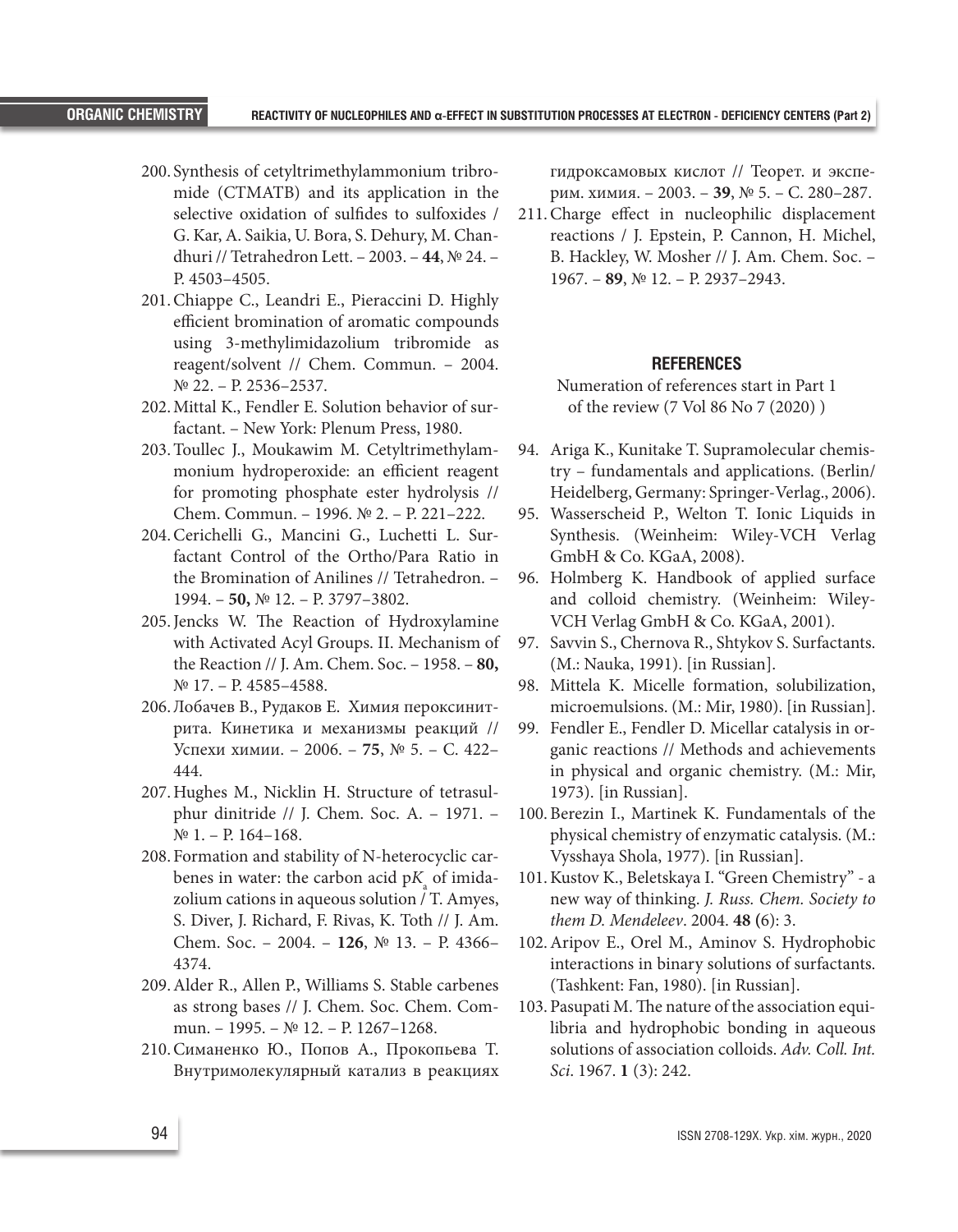- 104.Pasupati М. The hydration of micelles of association colloidal electrolytes. *J. Coll. Sci.* 1964. **19** (8): 722.
- 105.Kamrath R., Frances E. Mass-action model of mixed micellization. *J. Phys. Chem*. 1984. **88** (8): 1642.
- 106.Moroi Y., Sugii R., Matuura R. Examination of micelle formation by phase rule. *J. Coll. Int. Sci*. 1984. **98** (1): 184.
- 107.Gordon D. Organic chemistry of electrolyte solutions. (M.: Mir, 1979). [in Russian].
- 108.Hall B., Carlstrom G. Hydration of ionic surfactant micelles from water oxygen-17 magnetic relaxation. *J. Phys. Chem*. 1981. **85** (14): 2142.
- 109.Menger F., Doll D. On the structure of micelles. *J. Am. Chem. Soc*. 1984. **106** (4.): 1109.
- 110.James D., Robinson B., White N. Dynamics of small molecule-micelle interactions: Charge and pH effects on the kinetics of the interaction of dyes with micelles. *J. Coll. Int. Sci*. 1977. **59** (2): 328.
- 111. Stilbs P. Fourier transform NMR pulsed-gradient spin-echo (FT-PGSE) self-diffusion measurements of solubilization equilibria in SDS solutions. *J. Coll. Int. Sci.* 1982. **87** (2): 385.
- 112.Miyashita Y., Hayano S. Kinetic Study of the Penetration of an Anthraquinoid Acidic Dye into Cationic Micelles. *Bull. Chem. Soc. Jap*. 1981. **54** (11): 3249.
- 113.Kapitanov I., Belousova I., Shumeiko A., Kostrikin M., Prokop'eva T., Popov A. Supernucleophilic systems based on functionalized surfactants in the decompositi on of 4-nitrophenyl esters derived from phosphorus and sulfur acids: II. Influence of the length of hydrophobic alkyl substituents on micellar effects of functionalized monomeric and dimeric imidazolium surfactants. *Russ. J. Org. Chem.* 2014. **50** (5): 693.
- 114.Martinek K., Yatsimirski A., Osipov A., Berezin I. Micellar effects on kinetics and equilibrium of synthesis and hydrolysis of benzyliden-

eaniline: A general kinetic conception of micellar catalysis. *Tetrahedron*. 1973. **29** (7): 963.

- 115.Yatsimirsky A. Ph. D (Chem) Thesis. (Kyiv, 1972). [in Russian].
- 116.Cheong M., Ariffin A., Khan M. A comparative analysis of pseudophase ion-exchange (PIE) model and Berezin pseudophase (BPP) model: Analysis of kinetic data for ionic micellarmediated semi-ionic bimolecular reaction. *Bull. Korean Chem. Soc*. 2007. **28** (7): 1135.
- 117.Blasko A., Bunton C., Cerichelli G., McKenzie D. A NMR study of ion exchange in cationic micelles. Success and failures of models. *J. Phys. Chem*. 1993. **97** (43): 11324.
- 118.Kapitanov I., Mirgorodskaya A., Valeeva F., Gathergood N., Kuca K., Zakharova L., Karpichev E. Physicochemical properties and esterolytic reactivity of oxime functionalized surfactants in pH-responsive mixed micellar system. *Colloids and Surfaces. A: Physicochemical and Engineering Aspects.* 2017. **524**: 143.
- 119. Singh N., Karpichev Ye., Tiwari A., Kuca K., Ghosh K. Oxime functionality in surfactant self-assembly: An overview on combating toxicity of organophosphates. *Journal of Molecular Liquids*. 2015. **208**: 237.
- 120.Quina F., Chaimovich H. Ion exchange in micellar solution. 1. Conceptual framework for ion exchange in micellar solution. *J. Phys. Chem*. 1979. **83 (**11): 1844.
- 121.Menger F., Portnoy С. On the chemistry of reactions proceedings inside molecular aggregates. *J. Am. Chem. Soc*. 1967. **89** (18): 4698.
- 122.Al-Lohedan H., Bunton C., Romsted L. Micellar effects upon the reaction of betaine esters with hydroxide ion. *J. Phys. Chem*. 1981. **85** (14): 2123.
- 123.Al-Lohedan H., Bunton C. Ion binding and micellar effects upon the reaction of carboxylic anhydrides and carbonate esters. *J. Org. Chem*. 1982. **47** (7): 1160.
- 124.Raghavan P., Srinivasan V., Venkatasbramanian N. Micellar effects in deacylation of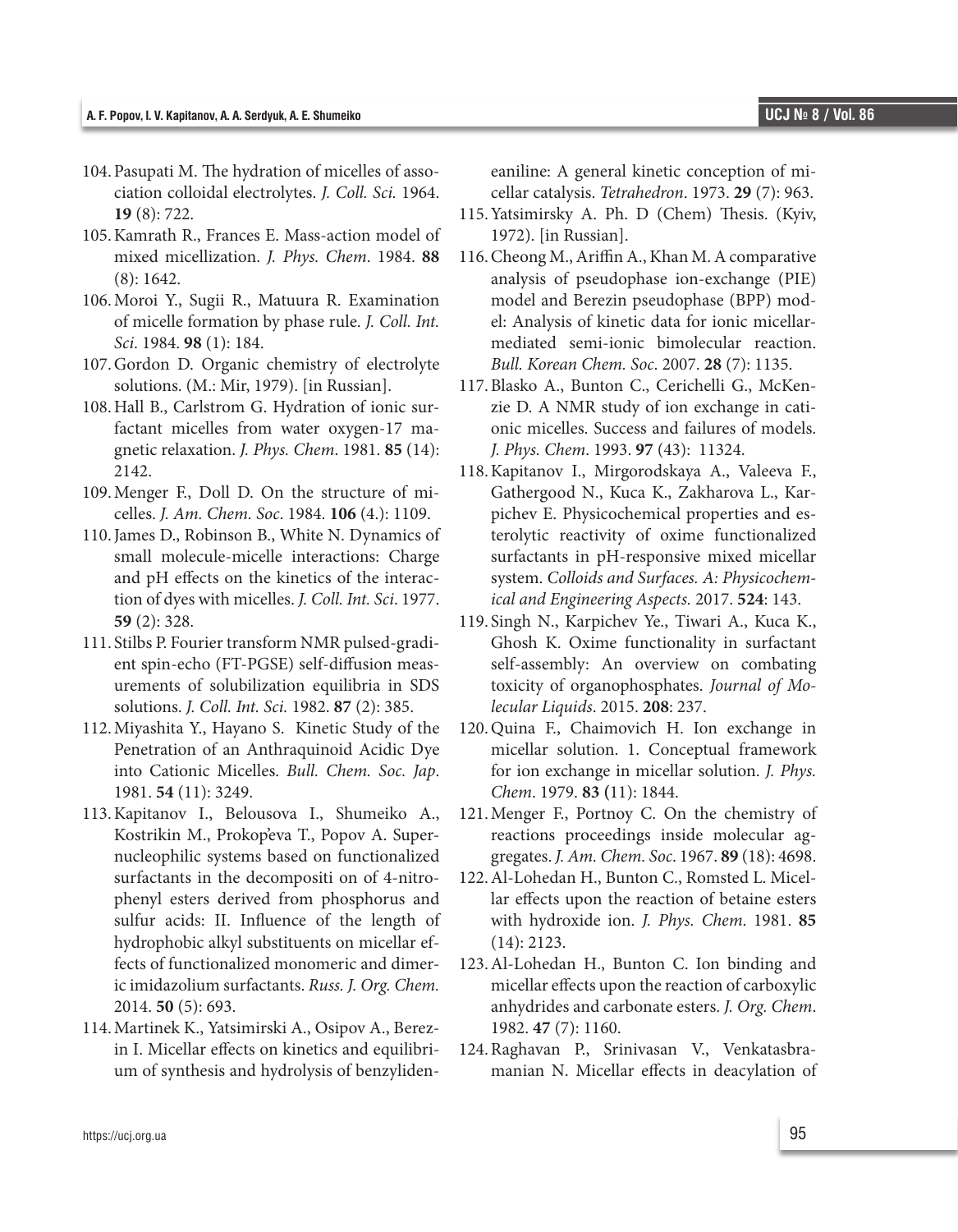p-nitrophenyl benzoate. *Indian J. Chem*. 1982. **21B** (10): 423.

- 125.Brinchi L., Profio P., Germani R., Savelli G., Bunton C. A quantitative analysis of the effect of head group bulk on  $S_N^2$  and E2 reactions in cationic micelles. *Langmuir*. 1997. **13** (17): 4583.
- 126.Begunov A., Rutkovsky G. Micellar catalysis. II. The effect of the nature of surfactants on the alkaline hydrolysis of o-isobutyl-o-p-nitrophenylmethylphosphonate. *Russ. J. Org. Chem*. 1981. **17** (9): 1668.
- 127.Bunton C., Robinson L. Micellar effect upon the reaction of p-nitrophenyl diphenyl phosphate with hydroxide and fluoride ions. *J. Org. Chem.* 1969. **94** (4): 773.
- 128.Prokop'eva T., Kapitanov I., Belousova I., Shumeiko A., Kostrikin M., Serdyuk A., Turovskaya M., Razumova N. Reactivity of co-micellar systems based on dimeric functionalized tetraalkylammonium surfactant in phosphoryl and sulfonyl group transfer processes. *Russ. J. Org. Chem*. 2017. **53** (4): 510.
- 129.Yatsimirsky A., Martinek K., Berezin I. Mechanism of micellar effects on acylation of aryl oximes by p-nitrophenyl-carboxylates. *Tetrahedron*. 1971. **27**: 2855.
- 130.Kapitanov I., Belousova I., Turovskaya M., Karpichev E., Prokopeva T., Popov A. Reactivity of micellar systems based on supernucleophilic functional surfactants in processes of. acyl group transfer. *Russ. J. Org. Chem*. 2012. **48** (5): 651.
- 131.Bunton C., Ihara J. Micellar effects upon dephosphorilation and deacylation by oximate ions. J*. Org. Chem.* 1977. **42** (17): 2865.
- 132.Reactivity of micelle-forming 1-alkyl-3-(1-oximinoethyl) pyridinium halides in acyl group transfers / Turovskaya M., Kapitanov I., Belousova I., Tuchinskaya K., Shumeiko A., Kostrikin M., Razumova N., Prokop'eva T., Popov A. // *Theoret. and Ex-perim. Chem.* 2011. **47** (1): 21.
- 133.Umberto T. Catalysis of ester hydrolysis by cationic micelles of surfactants containning the imidazole ring. *J. Chem. Soc., Perkin Trans. 2*. 1976. (6): 771.
- 134.Moss R., Scrimin P., Bhattacharya S., Swarup S. An imidazole-functionalized phosphatidylcholine derivative: nucleophilic vesicles with adjustable reactivity. *J. Am. Chem. Soc.* 1987. **109** (20): 6209.
- 135.Gitler C., Ochoa-Solano A. Carlos G. Nonpolar contributions to the rate of nucleophilic displacements of p-nitrophenyl esters in micelles. *J. Am. Chem. Soc*. 1968. **90** (18): 5004.
- 136.Moss R., Nahas R., Ramaswami S. Sequential bifunctional micellar catalysis. *J. Am. Chem. Soc*. 1977. **99** (2): 627.
- 137.Brown J., Bunton C., Diaz S., Ihara Y. Dephosphorylation in functional micelles. The role of the imidazole group. *J. Org. Chem*. 1980. **45** (21): 4169.
- 138.Moss R., Lee Y., Lukas T. Micellar stereoselectivity. Cleavage of diastereomeric substrates by functional surfactant micelles. *J. Am. Chem. Soc*. 1979. **101** (9): 2499.
- 139.Moss R., Nahas R., Ramaswami S., Sanders W. A comparison of hydroxyl- and imidazolefunctionalized micellar catalysts in ester hydrolyses. *Tetrahedron Lett*. 1975. **16** (39): 3379.
- 140.Moss R., Nahas R., Lukas T. A cysteine-functionalized micellar catalyst. *Tetrahedron Lett*. 1978. **19** (6): 507.
- 141.Bunton C., Ionescu L. Hydrolysis of di- and trisubstituted phosphate esters catalyzed by nucleophilic surfactants. *J. Am. Chem. Soc*. 1973. **95** (9): 2912.
- 142.Bunton C., McAneny M. Micellar effects on the hydrolysis of p-nitrobenzoyl choline and the related N-hexadecyl ester. *J. Org. Chem*. 1976. **41** (1): 36.
- 143.Moss R., Ihara Y. Cleavage of phosphate esters by hydroxyl-functionalized micellar and vesicular reagents. *J. Org. Chem*. 1983. **48** (4): 588.
- 144.Menger F., Whitesell L. A protease mimic with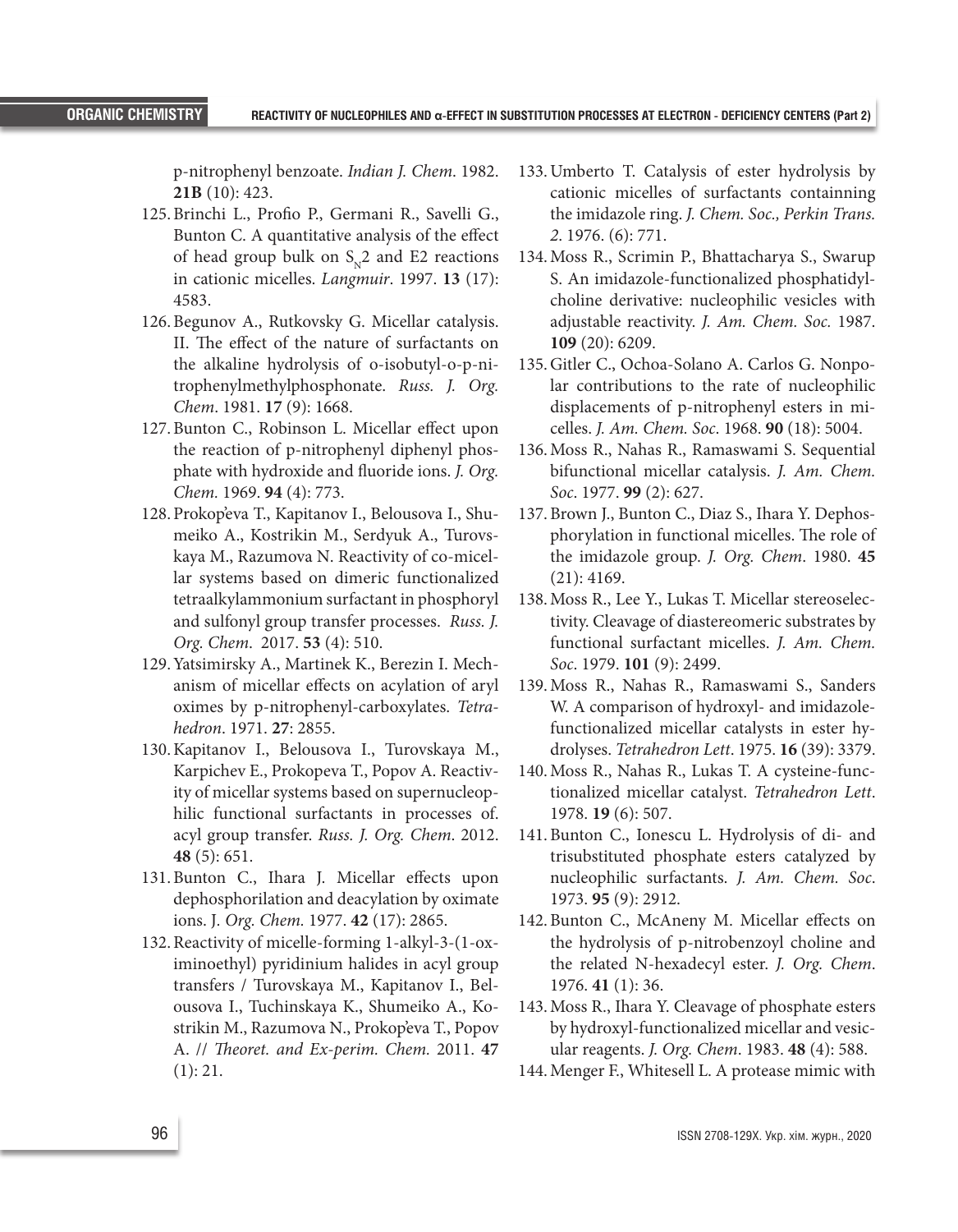turnover capabilities. *J. Am. Chem. Soc.* 1985. **107** (3): 707.

- 145.Moss R., Bizzigotti G., Huang C. Nucleophilic esterolytic and displacement reactions of a micellar thiocholine surfactant. *J. Am. Chem. Soc*. 1980. **102** (2):.754.
- 146.Moss R., Hendrickson T., Bizzigotti G. Esterolytic chemistry of vesicular thiocholine surfactant. *J. Am. Chem. Soc*. 1986. **108** (18): 5520.
- 147.Popov A., Kapitanov I., Orlov M., Belousova I., Tuchinskaya K., Prokop'eva T. 1-Methyl-3-hexadecyl-2-(oximinomethyl) imidazolium bromide as a new highly efficient, low-basicity reagent for the decomposition of acyl-containing ecotoxicants. *Theoret. and Experim. Chem*. 2010. **46** (5): 309.
- 148.Reiner R., Rossmann K. Nukleophile Substanzen zur Entgiftung von Phosphorestern. *Monatshefte für Chemie*. 1982. **113** (2): 223.
- 149.Пат. DE 2844667A1. Reiner R., Rossmann K. Mittel zur Decontamination von mit phosphorhaltigen Giftgasen und Pestiziden verunreinigten Gegenstanden und Korperteilen. 1980.
- 150.Belousova I., Kapitanov I., Shumeiko A., Anikeev A. Turovskaya M., Zubareva T., Panchenko B., Prokop'eva T., Popov A. Role of the hydrophobic properties of functional detergents on micellar effects in the decomposition of ecotoxicants. Theoret. and *Experim. Chem*. 2010. **46** (4): 225.
- 151.Kunitake T., Okahata Y., Tanamachi S., Ando R. Nucleophile ion pairs. 6. Catalytic hydrolysis of p-nitrophenyl acetate by zwitterionic hydroxamate nucleophiles in representative micellar systems. *Bull. Chem. Soc. Jap.* 1979. **52**: 1967.
- 152.Hershfield R., Bender M. Nucleophilic and metal ion acceleration of ester hydrolysis in a hydrophobic complex. A reactive enzyme model system. J*. Am. Chem. Soc*. 1972. **94** (4): 1376.
- 153.Bunton C., Gillitt N., Foroudian H. A quan-

titative treatment of dephosphorilation by an amphiphilic hydroxamate ion. The role of micellar charge. *Langmuir*. 1998. **14** (16): 4415.

- 154.Bunton C.A., Hamed F.H., Romsted L.S. Quantitative treatment of reaction rates in functional micelles and comicelles. *J. Phys. Chem*. 1982. **86** (11): 2103.
- 155.Belousova I., Kapitanov I., Shumeiko A., Turovskaya M., Prokop'eva T., Popov A. Structure of the head group, nucleophilicity, and micellar effects of functional detergents in acyl transfer reactions. *Theoret. and Experim. Chem*. 2008. **44** (2): 93.
- 156.Pillersdorf A., Katzhendler J. Dipolar micelles. 8. Hydrolysis of substituted phenyl esters in a hydroxamic acid surfactant. *J. Org. Chem*. 1979. **44** (4): 549.
- 157. Simanenko Yu., Karpichev E., Prokopyeva T., Latt A., Popov A., Savelova V., Belousova I. Functional detergents containing imidazolium core and typical fragments of α-nucleophiles the basis of highly efficient micellar systems for the splitting of esters of phosphorus acids. *Russ. J. Org. Chem*. 2004. **40** (2): 234.
- 158.Karpichev E. Ph. D (Chem.) Thesis. (Donetsk, 2002). [in Russian].
- 159.Popov A., Simanenko Yu., Prokopieva T., Karpichev E., Matveev A., Matvienko V., Belousova I., Savelova V. New functional detergents based on imidazole - effective reagents for the breakdown of esters of organic acids. *Theoret. and Experim. Chem*. 2003. **39 (**1): 14.
- 160.Belousova I., Karpichev E., Prokopyeva T., Lukyanova L., Savelova V., Popov A. The influence of the nature of the head group on the micellar effects of functional cationic surfactants in the reactions of acyl transfer. *Theoret. and Experim. Chem*. 2007. **43** (1): 30.
- 161.Prokop'eva T., Kapitanov I., Belousova I., Shumeiko A., Kostrikin M., Turovskaya M., Razumova N., Popov A. Supernucleophilic systems based on functionalized surfactants in the decomposition of 4-nitrophenyl esters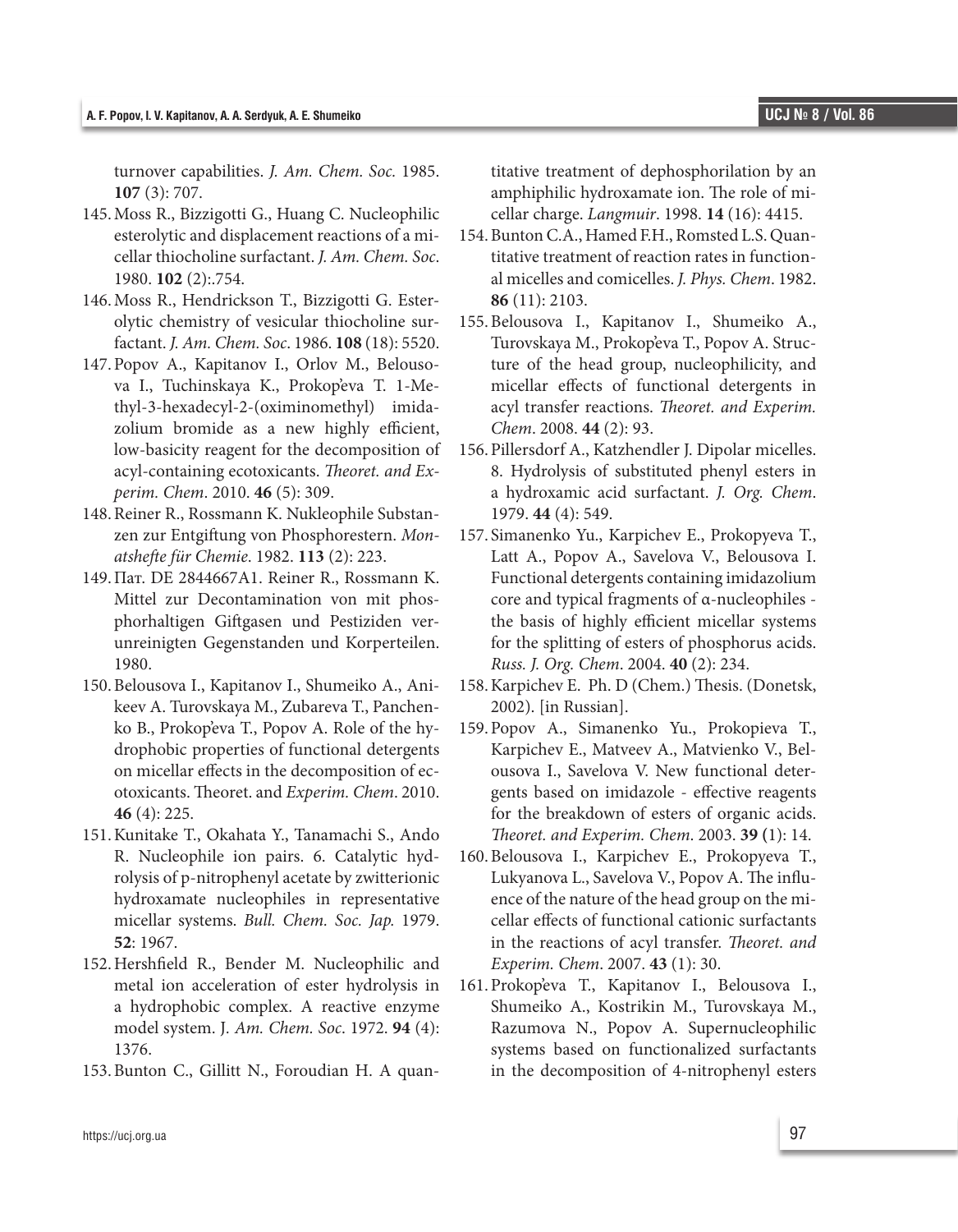derived from phosphorus and sulfur acids: III. Reactivity of mixed micellar systems based on tetraalkylammonium and imidazolium surfactants. *Russ. J. Org. Chem*. 2015. **51** (8):1083.

- 162.Kapitanov I., Serdyuk A., Shumeiko A., Prokop'eva T., Popov A. Acid-base properties of functionalized surfactants in micellar systems. *Ukr. J. Chem*. 2017. **83** (8): 94.
- 163.Turovskaya M., Prokop'eva T., Karpichev E., Shumeiko A., Kostrikin M., Savelova V., Kapitanov I., Popov A. Nucleophilicity of functional surface active substances in the transfer of phosphoryl groups. *Theoret. and Experim. Chem*. 2006. **42** (5): 295.
- 164.Kotoučová H., Mazáč J., Cibulka R., Hampl F., Liška F. Unusual cource of the p-nitrophenyl phosphate esters cleavage by 3-hydroximinoalkylpyridinium salts in micellar solutions. *Chem. Lett*. 1998. **27** (7): 649.
- 165.Kotoučová H., Cibulka R., Hampl F., Liška F. Amphiphilic quaternary piridinium ketoximes as functional hydrolytic micellar catalysts – does the nucleophilic function position influence their reactivity? *J. Mol. Catal. A*. 2001. **174**: 59.
- 166.Cibulka R., Hampl F., Kotoučová H., Mazáč J., Liška F. Quaternary pyridinium ketoximes – new efficient micellar hydrolytic catalysts. *Collect. Czech. Chem. Comm.* 2000. **65** (2): 227.
- 167.Kivala M., Cibulka R., Hampl F. Cleavage of 4-nitrophenyl diphenyl phosphate by isomeric quaternary pyridinium ketoximes – how can structure and lipophilicity of functional surfactants influence their reactivity in micelles and microemulsions? *Collect. Czech. Chem. Comm.* 2006. **71**, (12): 1642.
- 168.Popov A., Simanenko Yu., Karpichev E., Matveev A., Matvienko V., Prokopyeva T. Micellar effects of functional detergents - 1-cetyl-3- (2-hydroxyminopropyl)- imidazolium halides in reactions with 4-nitrophenyltoluenesulfonate and 4-nitrophenyl diethylphosphate. *Theoret. and Experim. Chem*. 2001. **37** (6): 341.
- 169. Simanenko Yu., Karpichev E., Prokop'eva T., Panchenko B., Bunton C. Micelles of an oxime-functionalized imidazolium surfactant. Reactivities at phosphorryl and sulfonyl groups. *Langmuir.* 2001. **17** (3): 581.
- 170. Simanenko Yu., Popov A., Karpichev E., Prokopyeva T., Savelova V., Bunton K. Micellar effects of functional detergents - 1-cetyl-3- (2-hydroxyminopropyl)- imidazolium halides in reactions with 4-nitrophenyltosylate, diethylphosphate and diethylphosphonate. *Russ. J. Org. Chem*. 2002. **38** (9): 1369.
- 171.Kapitanov I. Nucleophilicity of micellar systems based on amphiphilic derivatives of 2-(oximinomethyl)-imidazole in the decomposition of 4-nitrophenyl diethyl phosphate. *Theoret. and Experim. Chem*. 2011. **47** (5): 317.
- 172. Shumeiko A., Kostrikin M., Kapitanov I., Serdyuk A., Burakov N., Popov A. Synthesis of functionalized surfactants on the basis of imidazole, pyridine and alkylamines. *Ukr. J. Chem.* 2019. **85** (8): 94.
- 173.Zubareva T., Anikeev A., Karpichev E., Kapitanov I., Proko p'eva T., Popov A. Catalysis of the alkaline hydrolysis of 4-nitrophenyl diethyl phosphonate by cationic dimeric surfactant micelles. *Theoret. and Experim. Chem*. 2011. **47** (2): 108.
- 174.Moss R., Kim K., Swarup S. Efficient catalytic cleavage of reactive phosphates by an o-iodosobenzoate functionalized surfactant*. J. Am. Chem. Soc*. 1986. **108** (4): 788.
- 175.Moss R., Ganguli S. Iodosobenzoate-functionalized surfactant vesicles: adjustable reactivity in reactive phosphate cleavage. *Tetrahedron Lett*. 1989. **30** (16): 2071.
- 176.Moss R., Zhang H. Toward a broad spectrum decontaminant for reactive toxic phosphates/phosphonates: N-alkyl-3-iodosopyridinium-4-carboxylates. Tetrahedron Lett. 1993. **34** (39): 6225.
- 177.Karyakin Yu., Angelov I. Pure chemicals. (М.: Khimiya, 1974). [in Russian].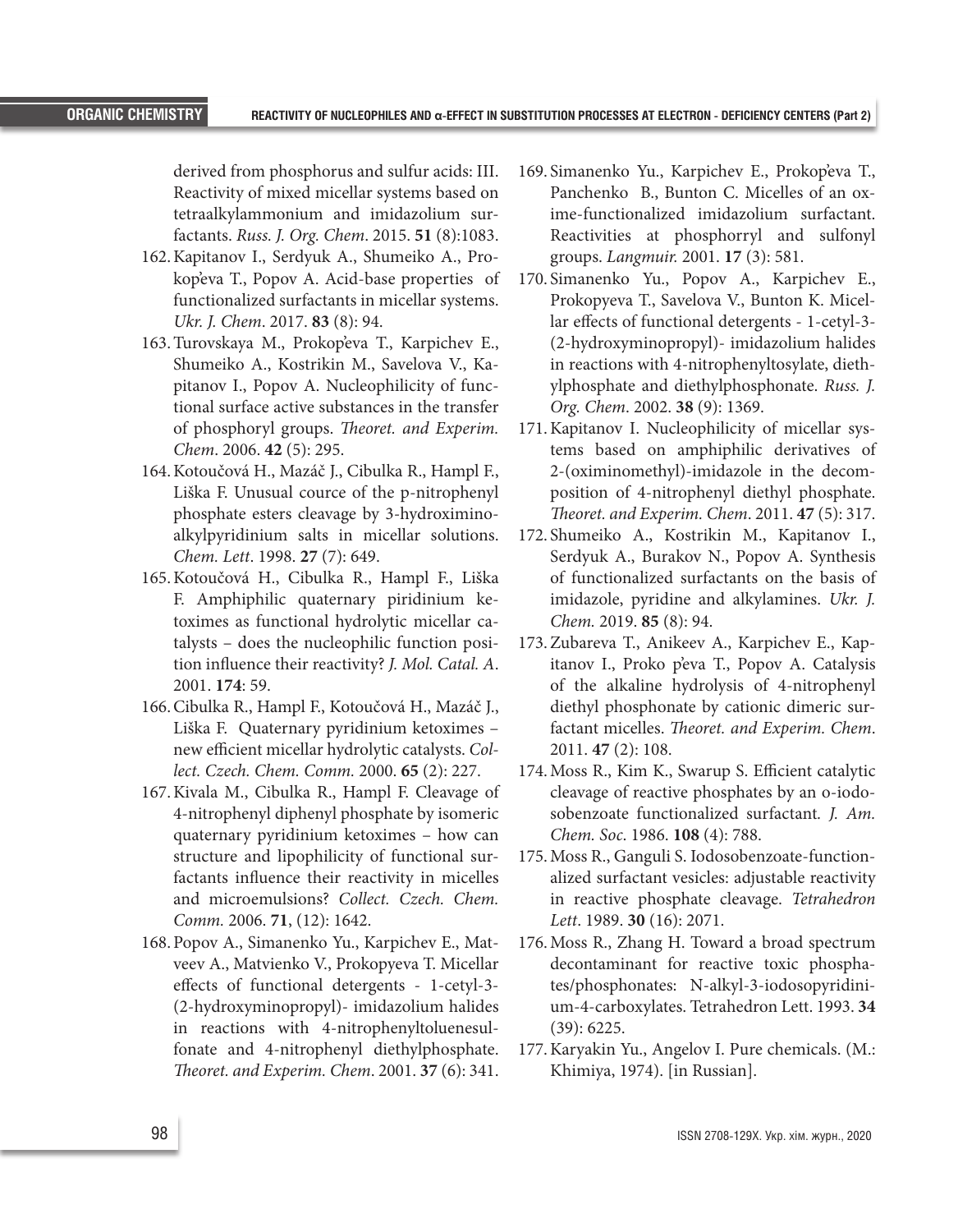- 178.Duynstee E., Grunwald E. Organic Reactions Occurring in or on Micelles. I. Reaction Rate Studies of the Alkaline Fading of Triphenylmethane Dyes and Sulfonphthalein Indicators in the Presence of Detergent Salts*. J. Am. Chem. Soc*. 1959. **81** (17): 4540.
- 179.Ginsburg S., Wilson I. Oximes of the Pyridine Series. *J. Am. Chem. Soc*. 1957. **79** (2): 481.
- 180. Salvador R., Saucier M., Simon D., Goyer R. Acetylcholinesterase reactivators. Pyridyl and anilyl trifluoromethyl ketoximes. *J. Med. Chem*. 1972. **15** (6): 646.
- 181.Burakov N., Kanibolotsky A., Osichenko G., Mikhailov V., Savelova V., Kosmynin V. Reactions of N, N-dialkylcarboxamides with halogens. *Russ. J. Org. Chem.* 2001. **37** (9): 1276.
- 182.Korostelev P.. Preparation of solutions for chemical analytical work. (М.: Khimiya, 1971). [in Russian].
- 183.Albert A., Sergent E. Ionization Constants of Acids and Bases. (New York: John Wiley & Sons,, 1962).
- 184.Afifi A., Eisen S. Statistical analysis. The approach using computers. (М.: Мир, 1982).
- 185.Yao H., Richardson D. Bicarbonate Surfoxidants: Micellar Oxidations of Aryl Sulfides with Bicarbonate-Activated Hydrogen Peroxide. *J. Am. Chem. Soc*. 2003. **125** (20): 6211.
- 186.Bunton C., Mhala M., Moffatt J., Monarres D., Savelli G. Micellar effects upon dephosphorylation by peroxy anions. *J. Org. Chem*. 1984. **49** (3): 426.
- 187.Bunton C., Foroudian H. A quantitative treatment of micellar effects upon dephosphorylation by the hydroperoxide anion. *Langmuir*. 1993. **9** (11): 2832.
- 188. Simanenko Yu., Popov A., Prokopyeva T, Karpichev E., Belousova I., Savelova V. The micellar effects of cationic detergents in the reactions of the splitting of ecotoxicant substrates with hydroxide-ion. *Theoret. and Experim. Chem*. 2002. **38** (4): 238.
- 189. Savelova V., Popov A., Vakhitova L., Solomoy-

chenko T., Sadovsky Y., Prokopyeva T., Skrypka A., Panchenko B. The nucleophilic reactivity of  $HO^-$  and  $HO_2^-$  anions in water-alcohol mixtures and HCO<sub>4</sub> anions in water. *Russ. J. Org. Chem*. 2005. **41** (12): 1810.

- 190. Lobachev V., Savelova V., Prokopyeva T. Catalysis by bicarbonate and silicate ions of the oxidation of diethyl sulfide with hydrogen peroxide in water and water-alcohol mixtures. *Theoret. and Experim. Chem*. 2004. **40** (3): 157.
- 191.Zaugg H. The Bromination of Some N-Substituted Phthalimides with N-Bromosuccinimide. *J. Am. Chem. Soc*. 1954. **76** (22): 5818.
- 192.Buckles R.E., Johnson R.C., Probst W.J. Comparison of N-Bromoacetamide and N-Bromosuccinimide as Brominating Agents. *J. Org. Chem*. 1957. **22** (1): 55.
- 193.Ramachandrappa R., Puttaswamy R., Mayanna S., Gowda N. Kinetics and mechanism of oxidation of aspirin by bromamine-T, N-bromosuccinimide, and N-bromophthalimide. *Int. J. Chem. Kinet*. 1998. **30** (6): 407.
- 194.Ryzhakov A., Andreev V., Rodina L. Molecular complexes of N-oxides of quinolines and isoquinolines with bromine. *Russ. J. Org. Chem*. 1996. **32** (6): 128.
- 195.Huyskens P., D'Hondt J., Govaerts F., Zeegers-Huyskens Th. Energy parameters and charge-transfer spectra of the complexes of bromine with substituted pyridines*. J. Phys. Chem*. 1973. **77** (13): 1662.
- 196.Nakagawa T., Andrews L., Keefer R. The Tribromide Equilibrium in Aqueous Acetic Acid. *J. Phys. Chem*. 1957. **61** (7): 1007.
- 197.Hudson R. Reactivity and reaction pathways. (М.: Mir, 1977). [in Russian].
- 198.Aubort J., Hudson R., Woodcock R. Enhanced nucleophilic reactivity: The "disappearing" lone-pair. *Tetrahedron Lett*. 1973. **14** (24): 2229.
- 199. Savelova V., Banton K., Prokopyeva T., Turovskaya M., Karpichev E., Mikhailov V.,